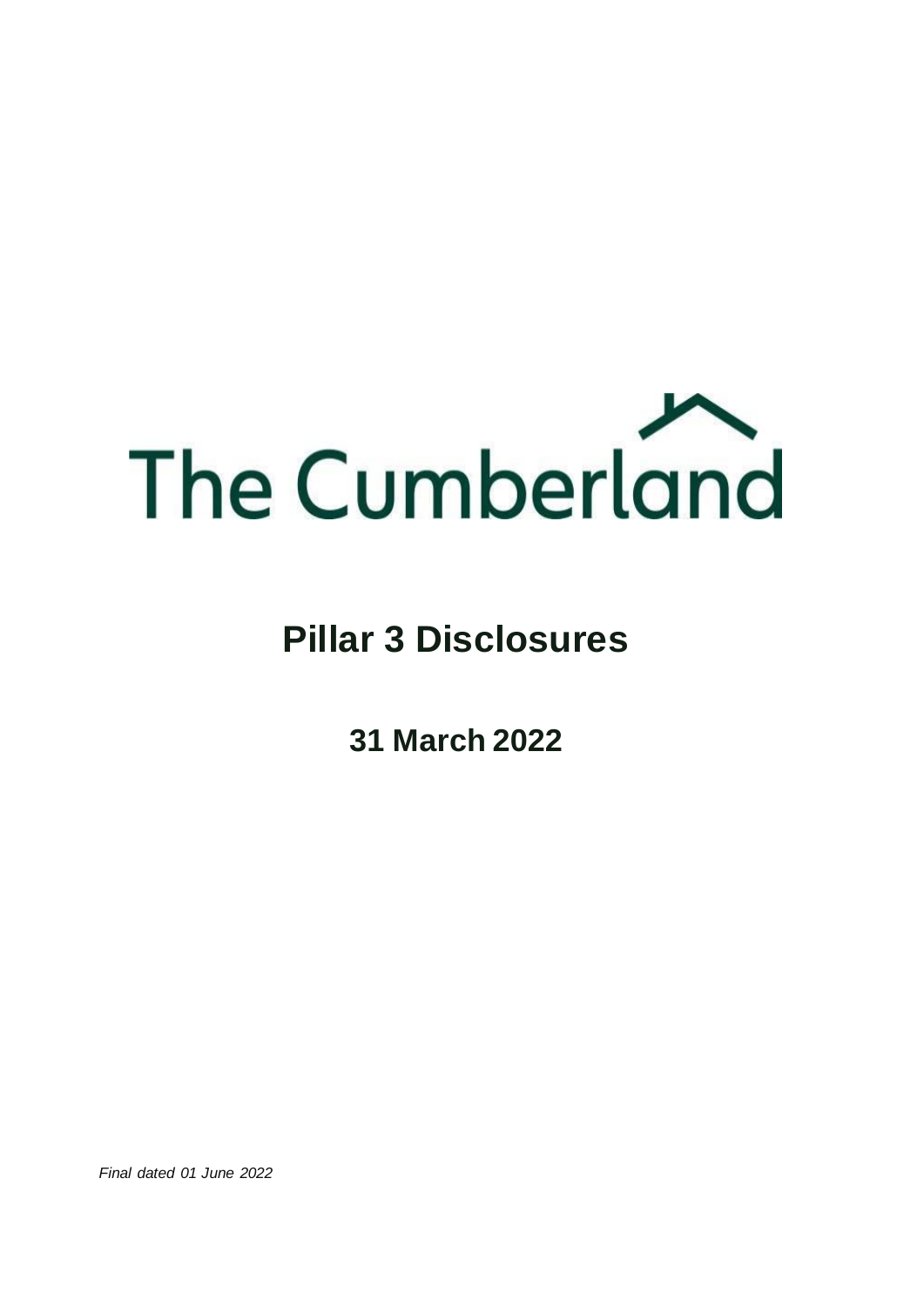# **Contents**

| $\mathbf{1}$   |     |                                                                                                    |  |
|----------------|-----|----------------------------------------------------------------------------------------------------|--|
|                | 1.1 |                                                                                                    |  |
|                | 1.2 |                                                                                                    |  |
|                | 1.3 |                                                                                                    |  |
|                | 1.4 |                                                                                                    |  |
|                | 1.5 |                                                                                                    |  |
|                | 1.6 |                                                                                                    |  |
|                | 1.6 |                                                                                                    |  |
|                | 1.7 |                                                                                                    |  |
| $\overline{2}$ |     |                                                                                                    |  |
|                | 2.1 |                                                                                                    |  |
|                | 2.2 |                                                                                                    |  |
|                | 2.3 |                                                                                                    |  |
|                |     | 2.3.1                                                                                              |  |
|                |     | 2.3.2                                                                                              |  |
|                |     | 2.3.2.1                                                                                            |  |
|                |     | 2.3.2.2                                                                                            |  |
|                |     | 2.3.2.3                                                                                            |  |
|                |     | 2.3.2.4                                                                                            |  |
|                | 3.2 |                                                                                                    |  |
|                |     | 3.2.1                                                                                              |  |
|                |     | 3.2.2                                                                                              |  |
|                |     | 3.2.3                                                                                              |  |
|                |     | 3.2.4                                                                                              |  |
|                | 3.3 |                                                                                                    |  |
|                | 3.4 |                                                                                                    |  |
|                | 3.5 |                                                                                                    |  |
|                | 3.6 |                                                                                                    |  |
| 4              |     |                                                                                                    |  |
|                | 4.1 |                                                                                                    |  |
|                |     | 4.1.1                                                                                              |  |
|                |     | 4.1.2                                                                                              |  |
|                | 4.2 | Information relating to the design and structure of the remuneration system for identified staff19 |  |
|                |     | 4.2.1                                                                                              |  |
|                |     | Information on the criteria used for performance measurement and ex ante and ex post<br>4.2.2      |  |
|                |     | Information on how the institution ensures that staff in internal control functions are<br>4.2.3   |  |
|                |     |                                                                                                    |  |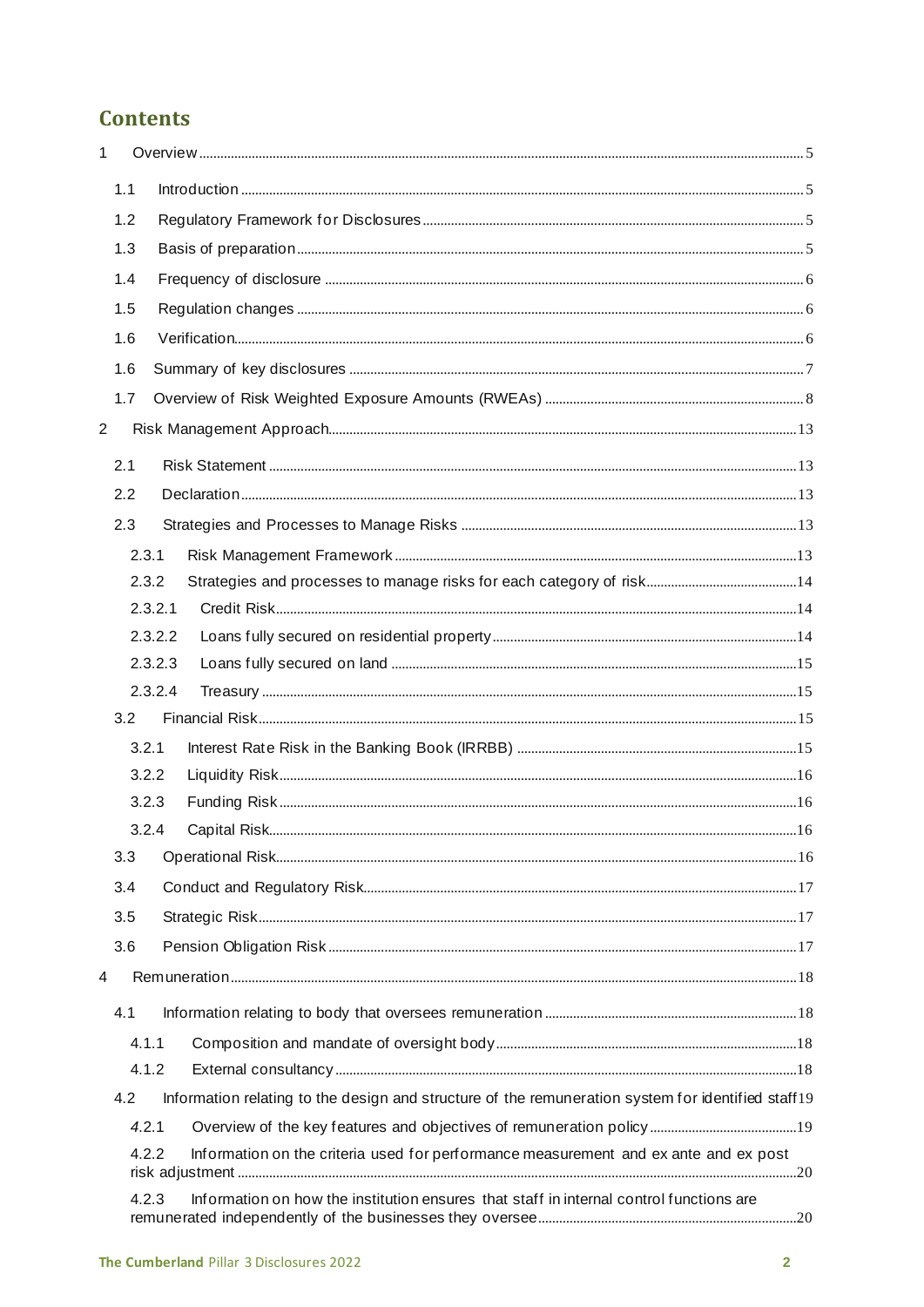| Policies and criteria applied for the award of guaranteed variable remuneration and<br>4.2.4                                                                                                                     |
|------------------------------------------------------------------------------------------------------------------------------------------------------------------------------------------------------------------|
| Description of the ways in which current and future risks are taken into account in the<br>4.3                                                                                                                   |
| The ratios between fixed and variable remuneration set in accordance with Article 94(1) of<br>4.4                                                                                                                |
| Description of the ways in which the institution seeks to link performance during a<br>4.5                                                                                                                       |
| Overview of main performance criteria and metrics for the institution, business lines and<br>4.5.1                                                                                                               |
| 4.5.2<br>Overview of how amounts of individual variable remuneration are linked to institution-                                                                                                                  |
| Criteria used to determine the balance between different types of instruments awarded<br>4.5.3<br>including shares, equivalent ownership interest, options, and other instruments 22                             |
| 4.5.4<br>Information of the measures the institution will implement to adjust variable remuneration<br>in the event that performance metrics are weak, including the institution's criteria for determining      |
| Description of the ways in which the institution seeks to adjust remuneration to take account<br>4.6                                                                                                             |
| Overview of the institution's policy on deferral, pay-out in instrument, retention periods and<br>4.6.1<br>vesting of variable remuneration including where it is different among staff or categories of staff22 |
|                                                                                                                                                                                                                  |
|                                                                                                                                                                                                                  |
|                                                                                                                                                                                                                  |
| Appendix 2 – Reconciliation of accounting balance sheet assets to regulatory credit risk exposure 28                                                                                                             |
|                                                                                                                                                                                                                  |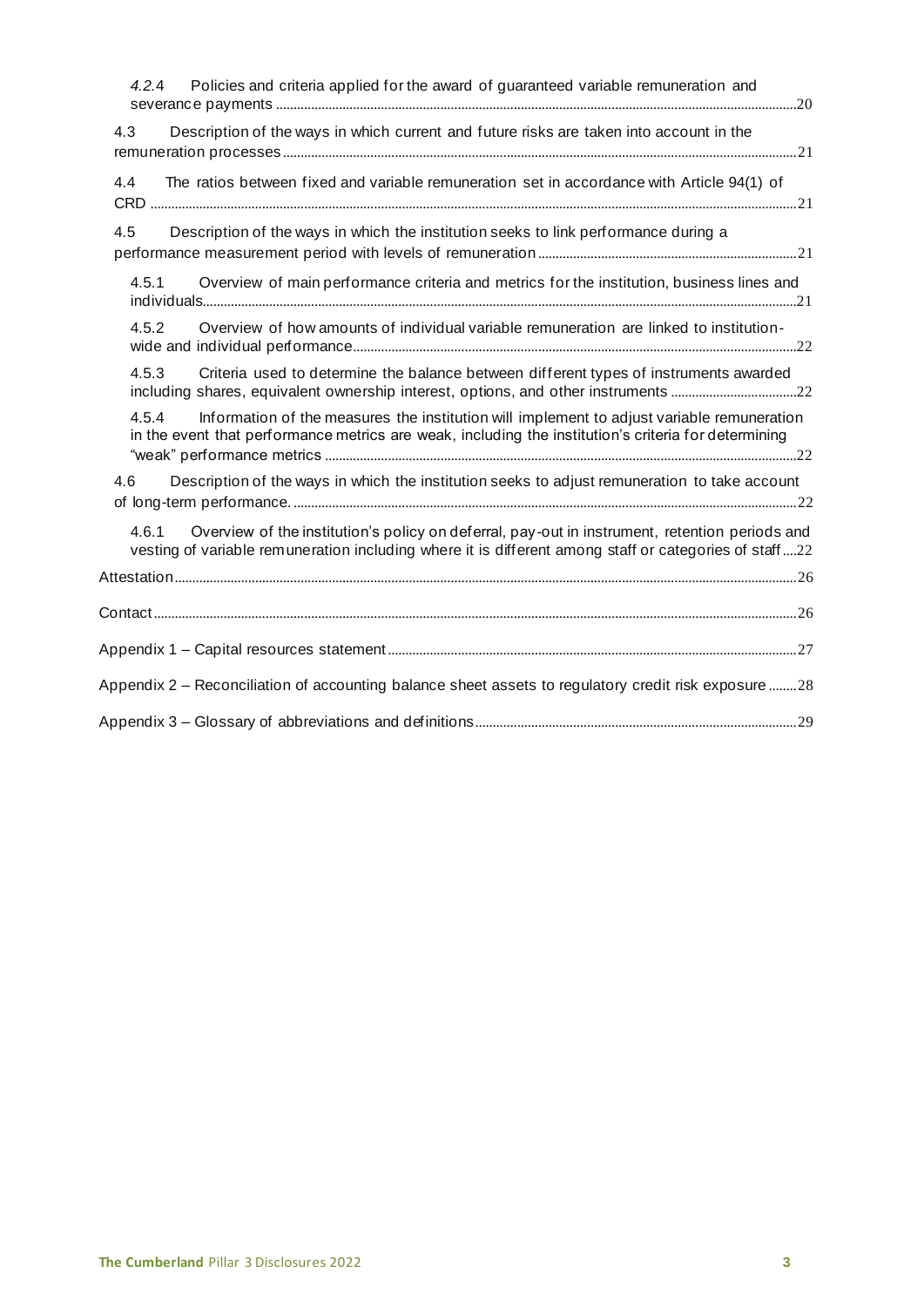# **Tables**

| Table 1:  |                                                                               |
|-----------|-------------------------------------------------------------------------------|
| Table 2:  |                                                                               |
| Table 3:  | UK CRM - Standardised approach - Credit risk exposure and CRM effects 2022  9 |
| Table 4:  | UK CRM – Standardised approach – Credit risk exposure and CRM effects 2021 10 |
| Table 5:  |                                                                               |
| Table 6:  |                                                                               |
| Table 7:  |                                                                               |
| Table 8:  |                                                                               |
| Table 9:  |                                                                               |
| Table 10: |                                                                               |
| Table 11: |                                                                               |
|           |                                                                               |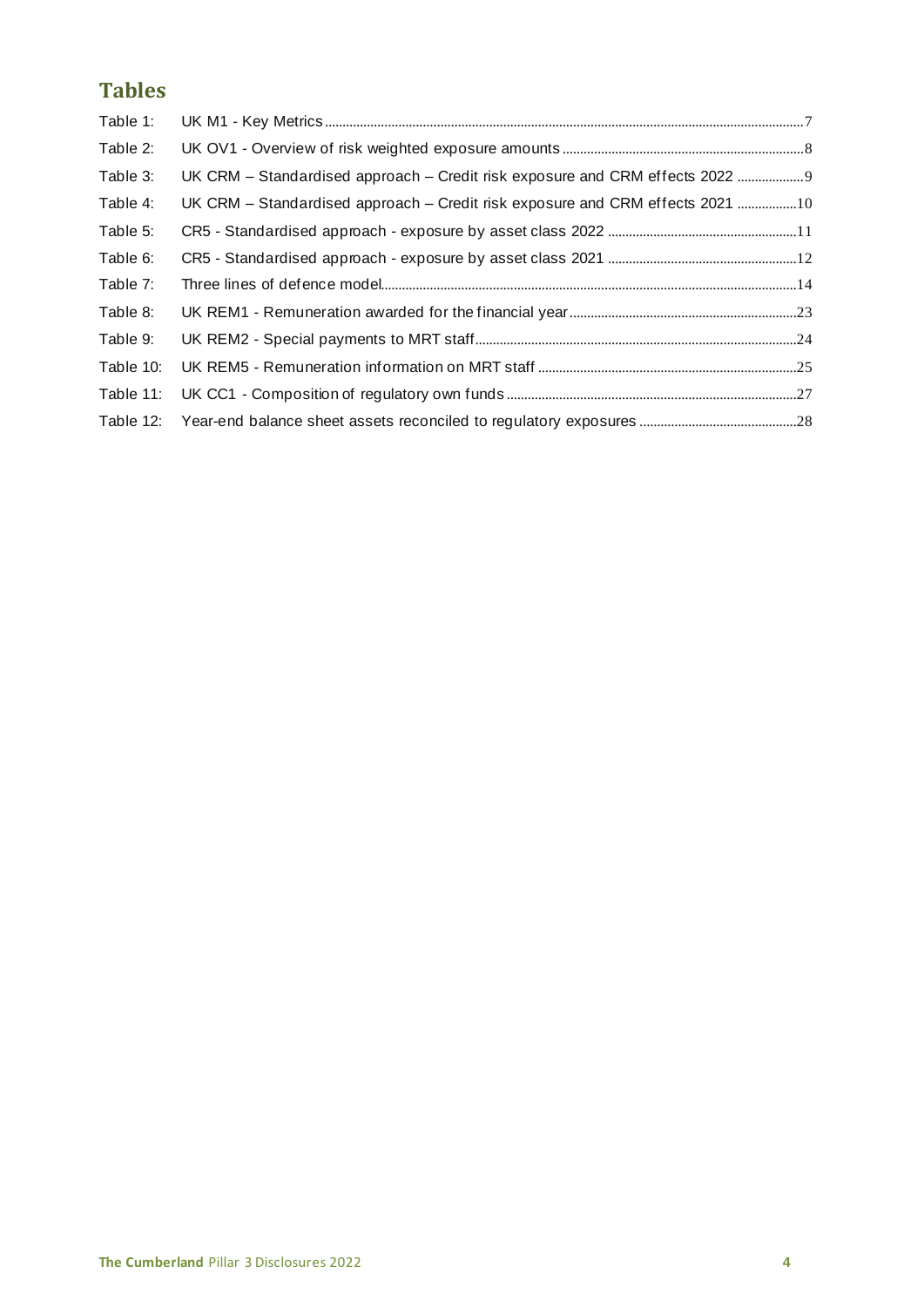# <span id="page-4-0"></span>**1 Overview**

#### <span id="page-4-1"></span>**1.1 Introduction**

This document presents the Pillar 3 disclosures on capital and risk management of the regulated group (the Group) for the year ended 31 March 2022.

The disclosure requirements in this document apply to Cumberland Building Society and its subsidiary, Borderway Finance Limited.

# <span id="page-4-2"></span>**1.2 Regulatory Framework for Disclosures**

The Basel framework is structured around three pillars which govern minimum capital requirements, outline the supervisory review framework, and promote market discipline through disclosure requirements.

- **Pillar 1** sets out the minimum capital requirement that firms are required to meet for Credit, Market and Operational Risk.
- Pillar 2 supervisory review process requires firms and supervisors to form a view on whether a firm should hold additional capital against risks not taken into account or not fully covered in Pillar 1 (e.g. interest rate risk in the banking book and pension obligation risk) and factors external to the firm (e.g. economic cycle effects).To comply, institutions are required to develop adequate arrangements, strategies, processes and mechanisms to maintain sound management and coverage of their risks, including maintenance of the prescribed capital.
- **Pillar 3** aims to complement the capital requirement and supervisory review process by encouraging market discipline through developing a set of disclosure requirements under the Capital Requirements Regulation (CRR) that allow market participants to assess the scope of application, risk exposures, risk assessment process and capital adequacy of firms. The Pillar 3 disclosures contained within this document have two principal purposes:
	- $\circ$  To meet the regulatory disclosure requirements under the Disclosure (CRR) Part of the PRA Rulebook (CRR) Instrument 2021, supplemented by any specific additional requirements of the Prudential Regulatory Authority (PRA); and
	- o To provide transparency and further useful information on the capital and risk profile of the Group.

#### <span id="page-4-3"></span>**1.3 Basis of preparation**

The group meets the criteria for being a 'small and non-complex' institution as introduced in the CRR II and incorporated into the PRA Rulebook under Article 433b.

The Group's policy is to comply with all requirements of the derogation for small and non-complex institutions as per article 433b of the PRA Rulebook.

These disclosures have therefore been prepared applying the concept of derogation for small and noncomplex institutions.

There are no current or foreseen material practical or legal impediments to the transfer of own funds or repayment of liabilities among the parent undertaking and its subsidiaries. All figures in tables are in thousands of pounds, unless stated otherwise.

The Group's financial statements have been prepared under the historical cost convention, modified to include certain items at fair value, and in accordance with Financial Reporting Standard 102 (FRS 102) and International Accounting Standard 39 (IAS 39).

Row numbers in the below tables relate to the Prudential Regulation Authority (PRA) prescribed references within the standardised templates; where rows contain a nil value, these have been excluded in some circumstances for the purposes of enhancing the readability and understandability of these disclosures.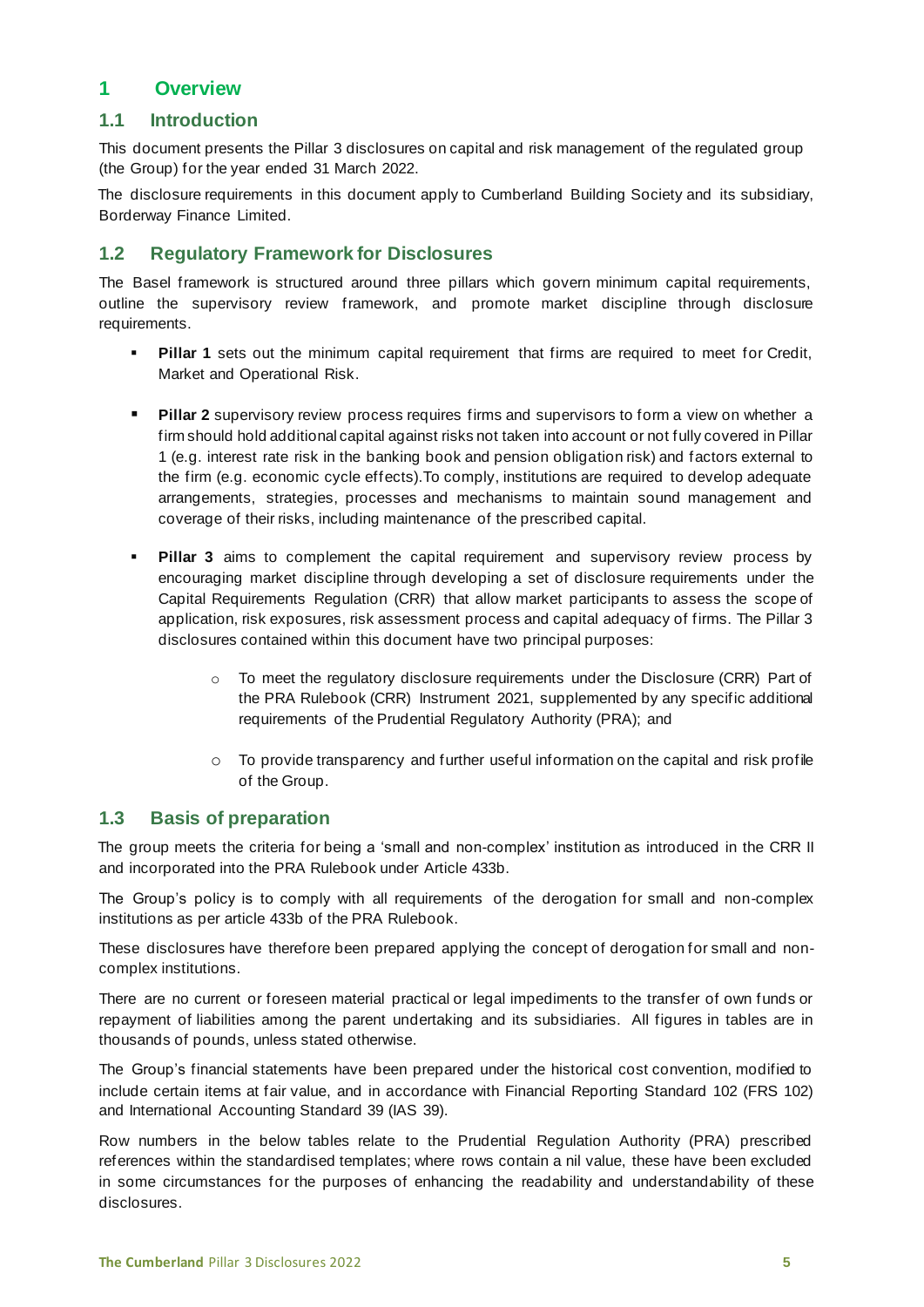Disclosures have not been duplicated where items are available in the annual report.

# <span id="page-5-0"></span>**1.4 Frequency of disclosure**

Pillar 3 disclosures are prepared annually to 31 March and are published on the Society's website at the same time as the Annual Report and Accounts in accordance with Article 433 of the CRR.

#### <span id="page-5-1"></span>**1.5 Regulation changes**

The CRR and Capital Requirements Directive (CRD) amendments were published in the Official Journal of the European Union on 7 June 2019, including amendments due in June 2021. However, in a joint statement, published on 16 November 2020, Her Majesty's Treasury, the PRA, and the Financial Conduct Authority (FCA) confirmed a date of 1 January 2022 for implementing those Basel III reforms which make up the UK equivalent to the outstanding elements of the EU's 2nd CRR.

The Group of Central Bank Governors and Heads of Supervision (GHOS), announced in March 2020 that the implementation of the Basel 3.1 standards would be delayed by one year to 1 January 2023. Since the year end, the PRA have confirmed that the current intention is to consult on a proposal that these changes will become effective on 1 January 2025. Throughout this document, the original and amended regulation (CRR and CRR2) and directive (CRD IV and CRD V) are collectively referred to as CRR and CRD.

Following the UK's withdrawal from the EU and the ending of the transition period, any reference to EU regulations and directives (including regulatory and implementing technical standards) should be read as a reference to the UK's version of such regulation or directive, as onshored into UK law under the European Union (Withdrawal) Act 2018, as amended by Statutory Instruments, PRA Rulebook (CRR) Instrument 2021 and PRA Rulebook: CRR Leverage Instrument 2021.

#### <span id="page-5-2"></span>**1.6 Verification**

The disclosures presented within this document are subject to the same level of internal verification as that applicable to the management report included in the institutions' financial statement disclosures.

Where appropriate the Pillar 3 disclosures are reconciled to and conform with the externally audited information in the Annual Financial Statements.

The information is prepared and checked by line 1 with oversight and challenge by lines 2 and 3 as appropriate.

The Pillar 3 Disclosures document is reviewed by the Audit Committee for onward recommendation and approved by the Board alongside the Annual Report and Accounts.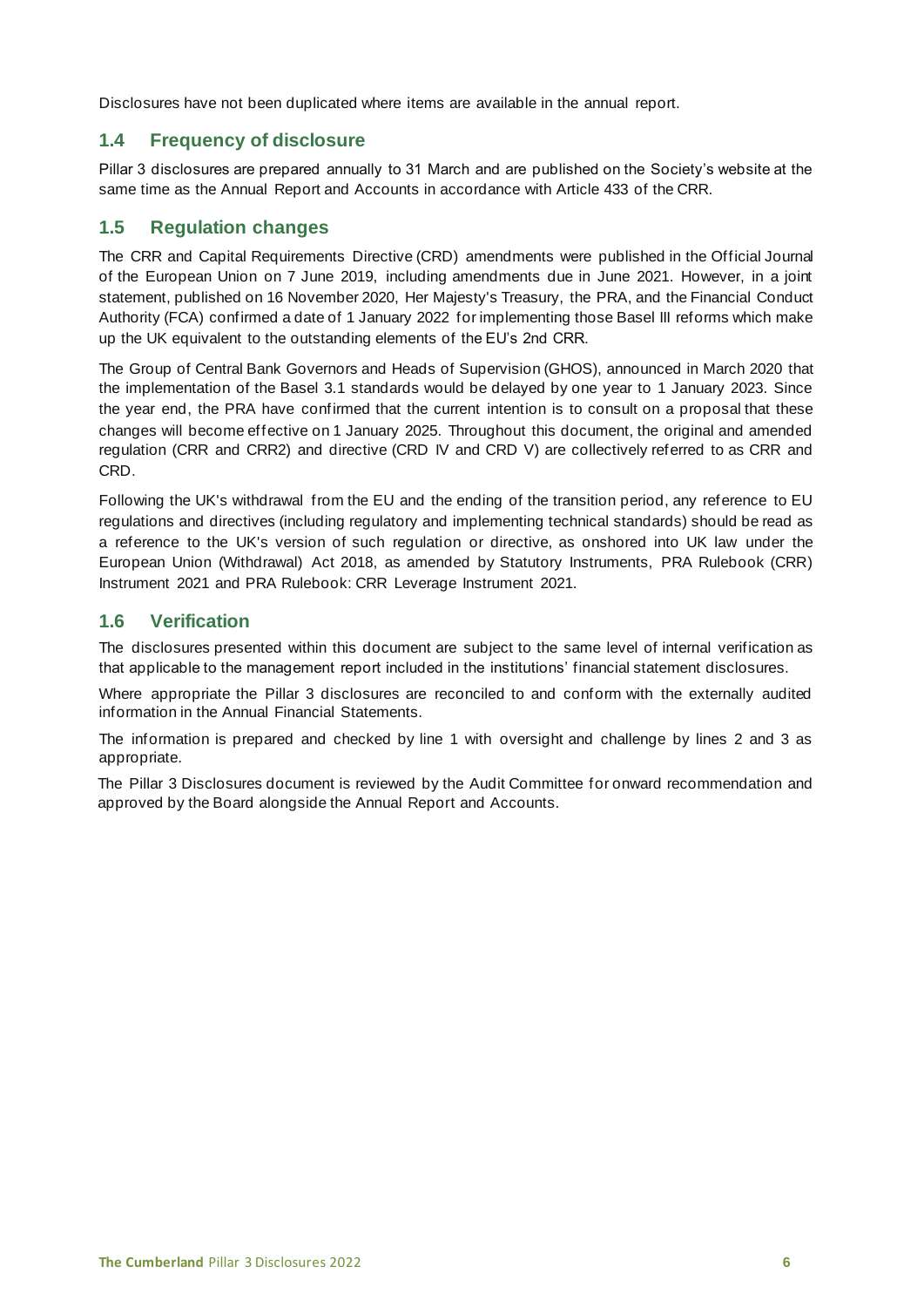# <span id="page-6-0"></span>**1.6 Summary of key disclosures**

The table below provides an overview of the Group's prudential regulatory metrics.

#### <span id="page-6-1"></span>**Table 1: UK M1 - Key Metrics**

|                |                                                                                   | 2022                   | 2021      |
|----------------|-----------------------------------------------------------------------------------|------------------------|-----------|
|                |                                                                                   | £'000                  | £'000     |
|                | Available own funds (amounts)                                                     |                        |           |
| $\mathbf{1}$   | Common Equity Tier 1 (CET1) capital                                               | 202,581                | 196,664   |
| $\overline{2}$ | Tier 1 capital                                                                    | 202,581                | 196,664   |
| 3              | Total capital                                                                     | 202,581                | 198,413   |
|                | Risk-weighted exposure amounts                                                    |                        |           |
| 4              | Total risk-weighted exposure amount                                               | 994,651                | 965,536   |
|                | Capital ratios (as a percentage of risk-weighted exposure amount)                 |                        |           |
| 5              | Common Equity Tier 1 ratio (%)                                                    | 20.37%                 | 20.37%    |
| 6              | Tier 1 ratio (%)                                                                  | 20.37%                 | 20.37%    |
| $\overline{7}$ | Total capital ratio (%)                                                           | 20.37%                 | 20.55%    |
|                | Additional own funds requirements based on SREP (as a percentage of risk-weighted |                        |           |
|                | exposure amount)                                                                  |                        |           |
| <b>UK 7a</b>   | Additional CET1 SREP requirements (%)                                             | 1.51%                  | 3.14%     |
| <b>UK 7b</b>   | Additional AT1 SREP requirements (%)                                              |                        |           |
| <b>UK 7c</b>   | Additional T2 SREP requirements (%)                                               |                        |           |
| <b>UK 7d</b>   | Total SREP own funds requirements (%)                                             | 9.51%                  | 11.14%    |
|                | Combined buffer requirement (as a percentage of risk-weighted exposure amount)    |                        |           |
| 8              | Capital conservation buffer (%)                                                   | 2.50%                  | 2.50%     |
| 9              | Institution specific countercyclical capital buffer (%)                           |                        |           |
| <b>UK 9a</b>   | Systemic risk buffer (%)                                                          |                        |           |
| 11             | Combined buffer requirement (%)                                                   | 2.50%                  | 2.50%     |
| UK 11a         | Overall capital requirements (%)                                                  | 12.01%                 | 13.64%    |
| 12             | CET1 available after meeting the total SREP own funds requirements (%)            | 10.86%                 | 9.23%     |
|                | Leverage ratio                                                                    |                        |           |
| 13             | Leverage ratio total exposure measure                                             | 2,407,9881             | 2,730,454 |
| 14             | Leverage ratio                                                                    | 8.41%                  | 7.20%     |
|                | <b>Liquidity Coverage Ratio</b>                                                   |                        |           |
| 15             | Total high-quality liquid assets (HQLA) (Weighted value -average)                 | 538,404 <sup>2</sup>   | 438,301   |
| <b>UK 16a</b>  | Cash outflows - Total weighted value                                              | 230,194                | 205,867   |
| <b>UK 16b</b>  | Cash inflows - Total weighted value                                               | 29,157                 | 20,524    |
| 16             | Total net cash outflows (adjusted value)                                          | 201,037                | 185,343   |
| 17             | Liquidity coverage ratio (%)                                                      | 268%                   | 236%      |
|                | <b>Net Stable Funding Ratio</b>                                                   |                        |           |
| 18             | Total available stable funding                                                    | 2,718,975 <sup>3</sup> | 2,449,807 |
| 19             | Total required stable funding                                                     | 1,746,761              | 1,703,456 |
| 20             | NSFR ratio (%)                                                                    | 156%                   | 144%      |
|                |                                                                                   |                        |           |

**<sup>3</sup>** The NSFR is higher in 2022 because of higher available stable funding from TFSME.

<span id="page-6-2"></span>**<sup>1</sup>** After exclusion of qualifying central bank exposure.

**<sup>2</sup>** The LCR is higher in 2022 because of higher liquidity and HQLA which increased primarily as a result of drawing additional funds from the Bank of England (TFSME) which rose from £130m (of TFS) in 2021 to £220m (of TFSME) in 2022.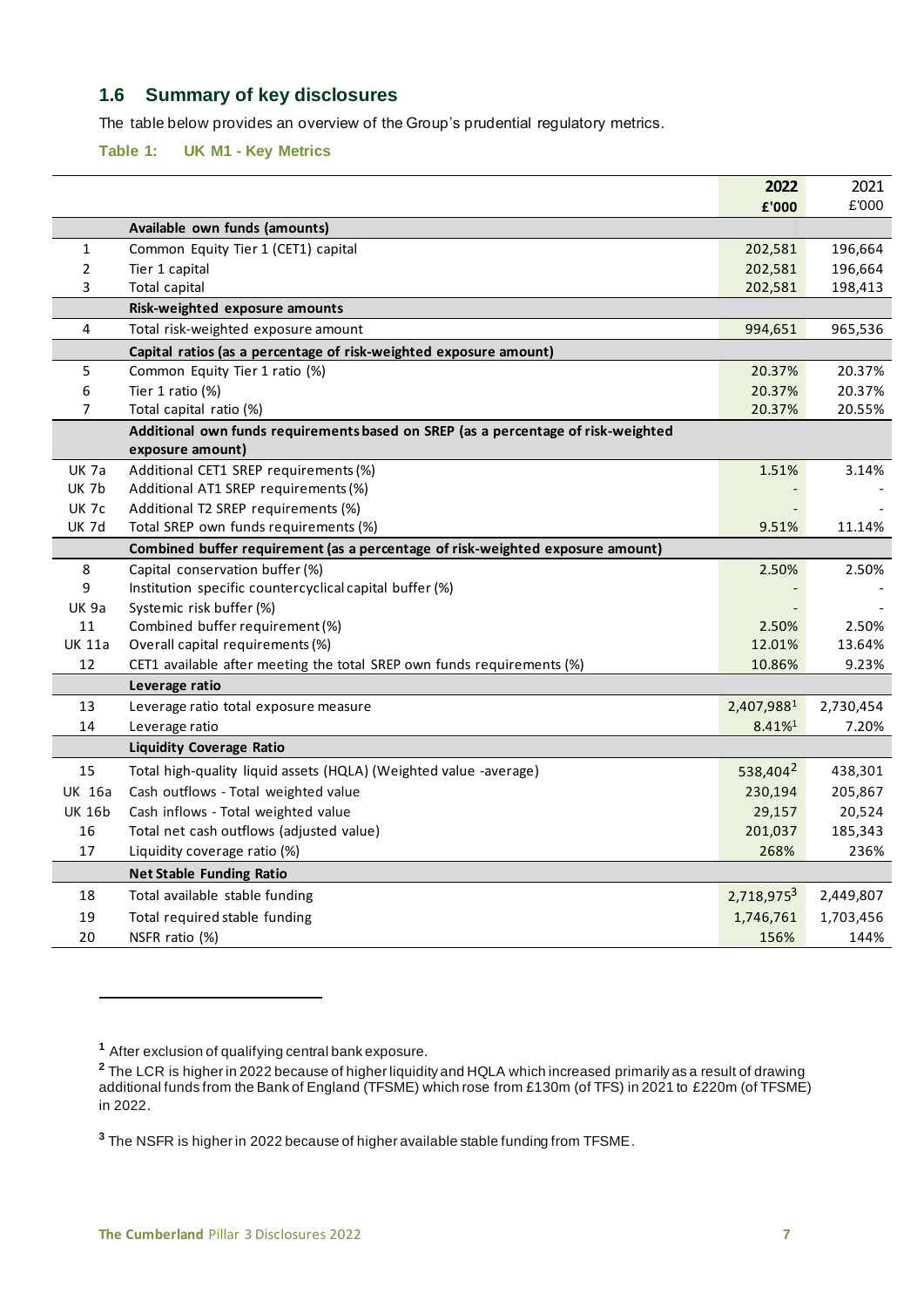# <span id="page-7-0"></span>**1.7 Overview of Risk Weighted Exposure Amounts (RWEAs)**

The RWEAs and credit risk exposures related to the standardised model for the Group are as below.

<span id="page-7-1"></span>**Table 2: UK OV1 - Overview of risk weighted exposure amounts**

|                |                                                           | <b>Risk weighted</b><br>exposure<br>amounts<br>(RWEAs) | Risk weighted<br>exposure<br>amounts<br>(RWEAs) | <b>Total own</b><br>funds<br>requirements |
|----------------|-----------------------------------------------------------|--------------------------------------------------------|-------------------------------------------------|-------------------------------------------|
|                |                                                           | 2022                                                   | 2021                                            | 2022                                      |
|                |                                                           | £'000                                                  | £'000                                           | £'000                                     |
| $\mathbf{1}$   | Credit risk (excluding CCR)                               | 897,027                                                | 877,424                                         | 71,762                                    |
| $\overline{2}$ | Of which the standardised approach                        | 897,027                                                | 877,424                                         | 71,762                                    |
| 3              | Of which the foundation IRB (FIRB) approach               |                                                        |                                                 |                                           |
| 4              | Of which slotting approach                                |                                                        |                                                 |                                           |
| <b>UK 4a</b>   | Of which equities under the simple risk weighted approach |                                                        |                                                 |                                           |
| 5              | Of which the advanced IRB (AIRB) approach                 |                                                        |                                                 |                                           |
| 6              | <b>Counterparty credit risk - CCR</b>                     | 12,051                                                 | 5,483                                           | 964                                       |
| 7              | Of which the standardised approach                        | 12,0514                                                | 5,483                                           | 964                                       |
| 8              | Of which internal model method (IMM)                      |                                                        |                                                 |                                           |
| <b>UK 8a</b>   | Of which exposures to a CCP                               |                                                        | 239                                             |                                           |
| <b>UK 8b</b>   | Of which credit valuation adjustment - CVA                | 11,3515                                                | 2,189                                           | 908                                       |
| 9              | Of which other CCR                                        |                                                        |                                                 |                                           |
| 15             | Settlement risk                                           |                                                        |                                                 |                                           |
| <b>UK 22a</b>  | Large exposures                                           |                                                        |                                                 |                                           |
| 23             | <b>Operational risk</b>                                   | 85,573                                                 | 82,629                                          | 6,846                                     |
| <b>UK 23a</b>  | Of which basic indicator approach                         | 85,573                                                 | 82,629                                          | 6,846                                     |
| <b>UK 23b</b>  | Of which standardised approach                            |                                                        |                                                 |                                           |
| <b>UK 23c</b>  | Of which advanced measurement approach                    |                                                        |                                                 |                                           |
|                | Amounts below the thresholds for deduction (subject       |                                                        |                                                 |                                           |
| 24             | to 250% risk weight) (For information)                    | 5,285                                                  | 8,552                                           | 423                                       |
| 29             | <b>Total</b>                                              | 994,651                                                | 965,536                                         | 79,572                                    |

**<sup>4</sup>** This exposure value is inclusive of derivative counterparty and CVA RWAs.

**<sup>5</sup>** The CVA exposure value has increased in 2022 because of the increase in the positive fair value of derivative contracts in the period.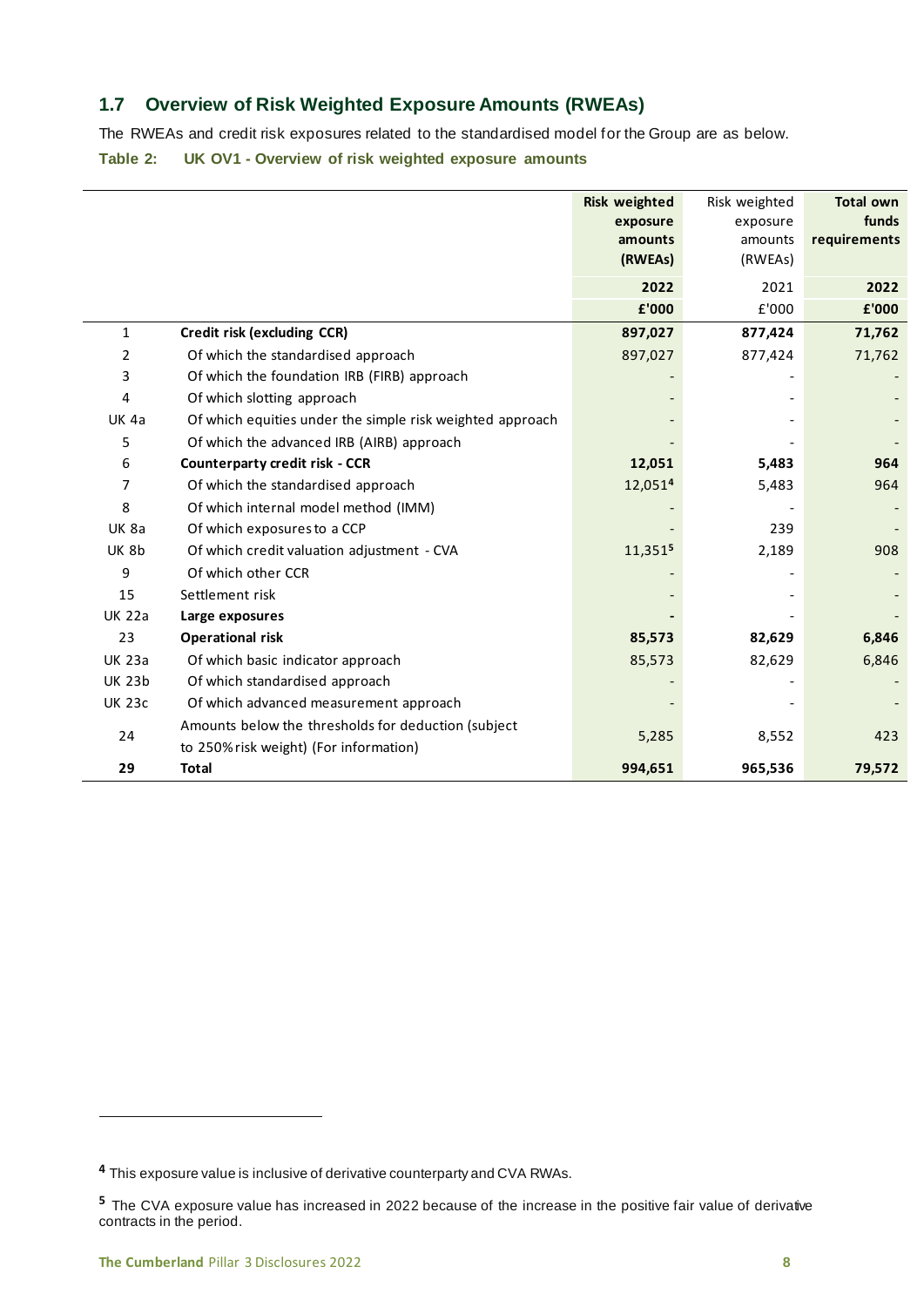# **Standardised approach – Credit risk exposure and CRM effects**

Standardised exposures in the table below are stated on two different bases (pre-CCF (credit conversion factor) and CRM (credit risk mitigation) and post-CCF and CRM). Note, the exposures are also net of credit risk adjustment exposures.

#### **Table 3: UK CRM – Standardised approach – Credit risk exposure and CRM effects 2022**

| <b>Exposure classes</b>                                         |                               | <b>Exposures before CCF and before CRM</b> | <b>Exposures post CCF and post CRM</b> |                             | <b>RWAs and RWAs density</b> |                               |  |
|-----------------------------------------------------------------|-------------------------------|--------------------------------------------|----------------------------------------|-----------------------------|------------------------------|-------------------------------|--|
|                                                                 | On-balance-sheet<br>exposures | Off-balance-sheet<br>exposures             | <b>On-balance-sheet</b><br>exposures   | Off-balance-sheet<br>amount | <b>RWAs</b>                  | RWAs density (%) <sup>6</sup> |  |
|                                                                 | £'000                         | £'000                                      | £'000                                  | £'000                       | £'000                        |                               |  |
| Central governments or central banks                            | 502,793                       |                                            | 502,793                                |                             |                              | 0.0%                          |  |
| Regional government or local authorities                        |                               |                                            |                                        |                             |                              | 0.0%                          |  |
| Public sector entities                                          |                               |                                            |                                        |                             |                              | 0.0%                          |  |
| Multilateral development banks                                  | 15,218                        |                                            | 15,218                                 |                             |                              | 0.0%                          |  |
| International organisations                                     |                               |                                            |                                        |                             |                              | 0.0%                          |  |
| Institutions                                                    | 48,574                        |                                            | 48,574                                 | $\overline{\phantom{a}}$    | 11,218                       | 23.1%                         |  |
| Corporates                                                      |                               |                                            |                                        |                             |                              | 0.0%                          |  |
| Retail                                                          | 22,820                        | 8,868                                      | 22,596                                 | 84                          | 17,010                       | 75.0%                         |  |
| Secured by mortgages on immovable property                      | 2,232,965                     | 128,153                                    | 2,231,014                              | 25,630                      | 828,724                      | 36.7%                         |  |
| Exposures in default                                            | 6,860                         |                                            | 6,291                                  |                             | 6,291                        | 100.0%                        |  |
| Exposures associated with particularly high risk                | 574                           |                                            | 574                                    |                             | 862                          | 150.0%                        |  |
| Covered bonds                                                   | 29,789                        |                                            | 29,789                                 | $\overline{\phantom{0}}$    | 3,779                        | 12.7%                         |  |
| Institutions and corporates with a short-term credit assessment |                               |                                            |                                        |                             |                              | 0.0%                          |  |
| Collective investment undertakings                              |                               |                                            |                                        |                             |                              | 0.0%                          |  |
| Equity                                                          | 6,717                         |                                            | 6,717                                  |                             | 6,717                        | 100.0%                        |  |
| Other items                                                     | 21,721                        |                                            | 19,257                                 |                             | 22,426                       | 116.5%                        |  |
| <b>TOTAL</b>                                                    | 2,888,031                     | 137,021                                    | 2,882,823                              | 25,714                      | 897,027                      | 30.8%                         |  |

<span id="page-8-0"></span>**<sup>6</sup>** RWA density is RWA expressed as a percentage of exposures post CCF and CRM.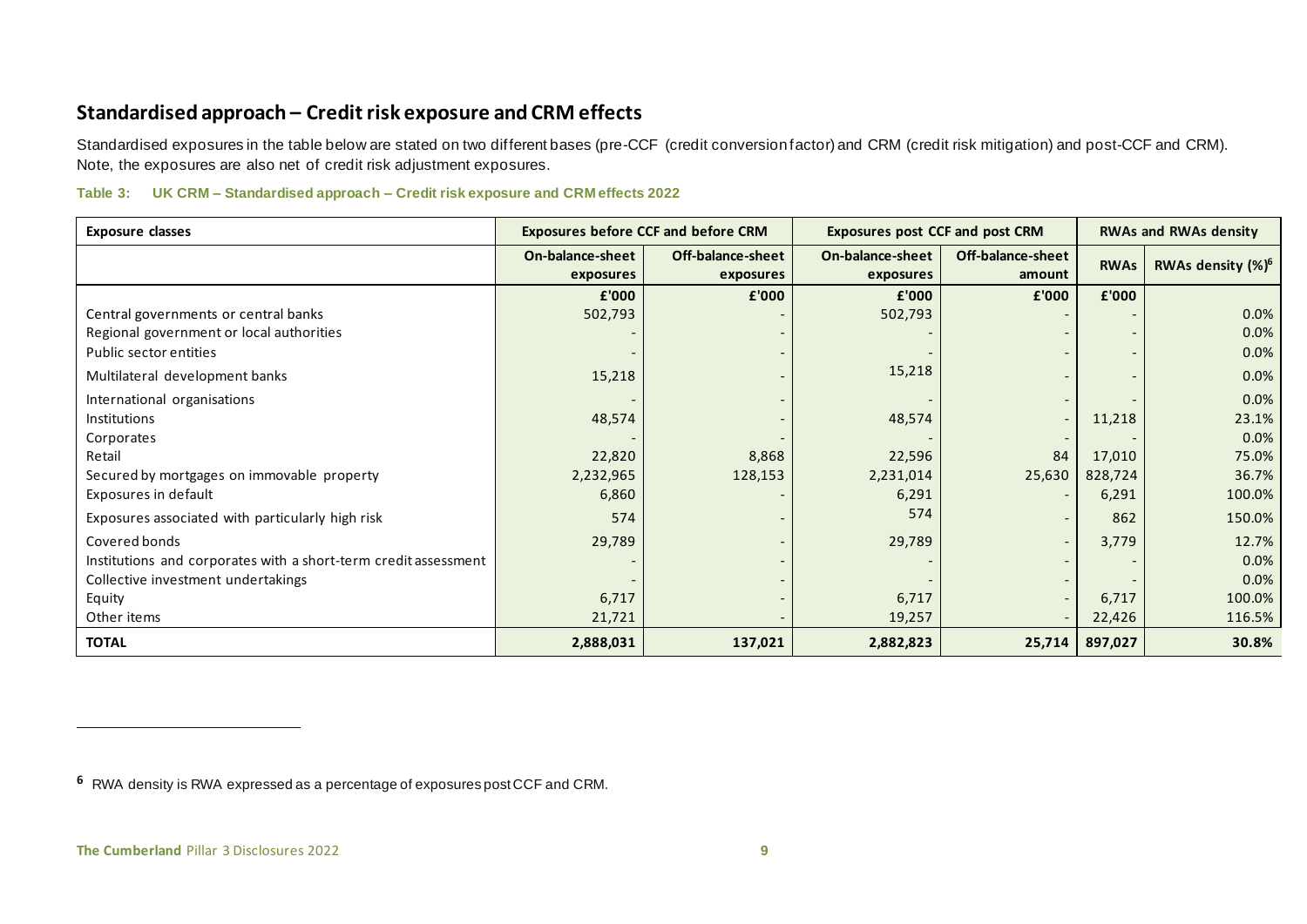#### **Table 4: UK CRM – Standardised approach – Credit risk exposure and CRM effects 2021**

<span id="page-9-0"></span>

| <b>Exposure classes</b>                                         | <b>Exposures before CCF and before</b><br><b>CRM</b> |                                    |                                   | <b>Exposures post CCF and post</b><br><b>CRM</b> | <b>RWAs and RWAs density</b> |                  |  |
|-----------------------------------------------------------------|------------------------------------------------------|------------------------------------|-----------------------------------|--------------------------------------------------|------------------------------|------------------|--|
|                                                                 | On-balance-<br>sheet exposures                       | Off-balance-<br>sheet<br>exposures | On-balance-<br>sheet<br>exposures | Off-balance-<br>sheet<br>amount                  | <b>RWAs</b>                  | RWAs density (%) |  |
|                                                                 | £'000                                                | £'000                              | £'000                             | £'000                                            | £'000                        |                  |  |
| Central governments or central banks                            | 437,449                                              |                                    | 437,449                           |                                                  |                              | 0.0%             |  |
| Regional government or local authorities                        |                                                      |                                    |                                   |                                                  |                              | $0.0\%$          |  |
| Public sector entities                                          |                                                      |                                    |                                   |                                                  |                              | 0.0%             |  |
| Multilateral development banks                                  |                                                      |                                    |                                   |                                                  |                              | 0.0%             |  |
| International organisations                                     |                                                      |                                    |                                   |                                                  |                              | 0.0%             |  |
| Institutions                                                    | 33,724                                               |                                    | 33,724                            |                                                  | 8,620                        | 25.6%            |  |
| Corporates                                                      |                                                      |                                    |                                   |                                                  |                              | 0.0%             |  |
| Retail                                                          | 21,573                                               | 9,382                              | 21,563                            | 110                                              | 16,334                       | 75.4%            |  |
| Secured by mortgages on immovable property                      | 2,157,012                                            | 90,425                             | 2,154,262                         | 18,085                                           | 803,809                      | 37.0%            |  |
| Exposures in default                                            | 16,507                                               |                                    | 16,057                            |                                                  | 16,698                       | 104.0%           |  |
| Exposures associated with particularly high risk                | 970                                                  |                                    | 970                               |                                                  | 1,454                        | 150.0%           |  |
| Covered bonds                                                   | 7,082                                                |                                    | 7,082                             |                                                  | 708                          | 10.0%            |  |
| Institutions and corporates with a short-term credit assessment |                                                      |                                    |                                   |                                                  |                              | 0.0%             |  |
| Collective investment undertakings                              |                                                      |                                    |                                   |                                                  |                              | 0.0%             |  |
| Equity                                                          | 5,824                                                |                                    | 5,824                             |                                                  | 5,824                        | 100.0%           |  |
| Other items                                                     | 23,977                                               |                                    | 23,977                            |                                                  | 23,977                       | 100.0%           |  |
| <b>TOTAL</b>                                                    | 2,704,118                                            | 99,807                             | 2,700,908                         | 18,195                                           | 877,424                      | 32.3%            |  |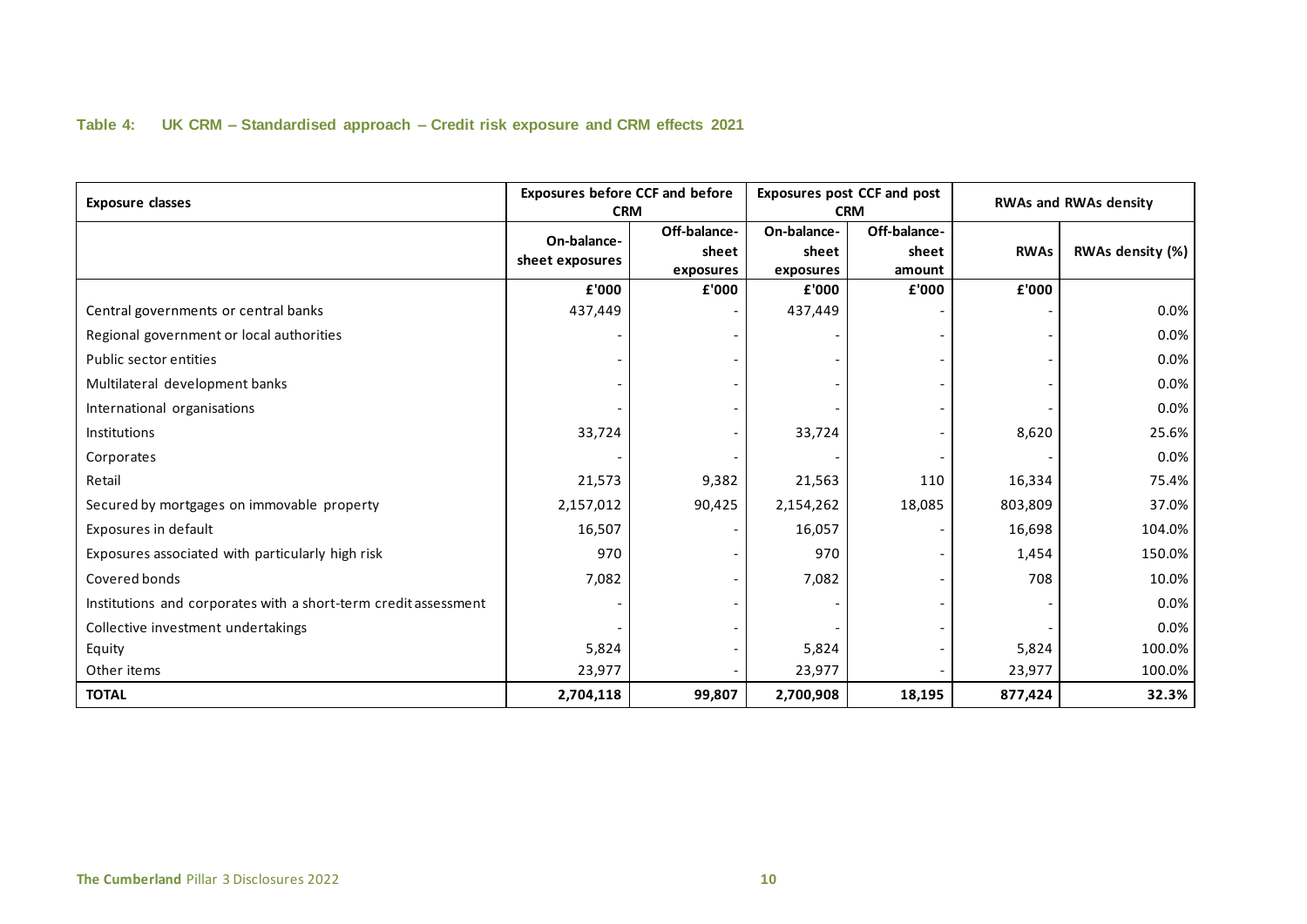#### **Standardised approach – exposures by asset class**

Exposures in the table below are presented on a post CRM (Credit Risk Mitigation) and post CCF (Credit Conversion Factor) basis applied in accordance with Part Three, Title II, Chapter 4 of the CRR.

The Group makes limited use of External Credit Assessment Institutions (ECAIs) assessments for its Standardised exposures. Where a credit assessment is used this must be provided by an eligible ECAI from the PRA's approved list. The appropriate risk weight to apply to the credit risk ex posure is determined by assigning the exposure to the relevant credit quality step under CRD V, based on the PRA's mapping of credit assessments to credit quality steps.

For the below disclosure, exposures are classed as 'rated' only where an ECAI rating has been used to derive the risk weight. Where a rating is unavailable, or where the risk weight has been determined by application of specific CRR provisions, exposures have been classed as 'unrated'. This also applies to central governments or central banks exposures within the UK and EEA that receive a zero per cent risk weight in line with regulatory permission.

#### **Table 5: CR5 - Standardised approach - exposure by asset class 2022**

<span id="page-10-0"></span>

|    |                                                        |                          |                  | LULL                     |                          |                    |                          |                          |         |        |                          |                          |                          |                          |
|----|--------------------------------------------------------|--------------------------|------------------|--------------------------|--------------------------|--------------------|--------------------------|--------------------------|---------|--------|--------------------------|--------------------------|--------------------------|--------------------------|
|    | Exposure classes (£'000)                               |                          |                  |                          |                          | <b>Risk weight</b> |                          |                          |         |        |                          |                          | <b>Total</b>             | Of which<br>unrated      |
|    |                                                        | 0%                       | 4%               | 10%                      | 20%                      | 35%                | 50%                      | 75%                      | 100%    | 150%   | 250%                     | <b>Others</b>            |                          |                          |
|    | Central governments or central banks                   | 502,793                  |                  |                          |                          |                    |                          |                          |         |        |                          |                          | 502,793                  | 502,793                  |
| 2  | Regional government or local authorities               | ٠                        |                  |                          |                          |                    |                          |                          |         |        |                          |                          |                          |                          |
| 3  | Public sector entities                                 | -                        |                  |                          |                          |                    |                          |                          |         |        |                          |                          |                          |                          |
| 4  | Multilateral development banks                         | 15,218                   |                  |                          |                          |                    |                          |                          |         |        |                          | $\overline{\phantom{m}}$ | 15,218                   |                          |
| 5  | International organisations                            | $\overline{\phantom{a}}$ |                  | $\overline{\phantom{0}}$ |                          |                    |                          |                          |         |        |                          |                          |                          |                          |
| 6  | <b>Institutions</b>                                    | -                        |                  | $\overline{\phantom{a}}$ | 43,565                   |                    | 5,009                    |                          |         |        |                          |                          | 48,574                   | 27,813                   |
|    | Corporates                                             |                          |                  |                          |                          |                    |                          |                          |         |        |                          |                          | $\overline{\phantom{a}}$ | $\overline{\phantom{a}}$ |
| 8  | Retail exposures                                       |                          |                  |                          |                          |                    | $\overline{\phantom{a}}$ | 22,680                   |         |        |                          | $\overline{\phantom{a}}$ | 22,680                   | 22,680                   |
| 9  | Exposures secured by mortgages on immovable property   |                          |                  |                          | $\overline{\phantom{a}}$ | 2,081,050          | $\sim$                   | 11,020                   | 164,574 |        |                          | $\overline{\phantom{m}}$ | 2,256,644                | 2,256,644                |
| 10 | Exposures in default                                   |                          |                  |                          |                          |                    |                          |                          | 6,291   |        |                          | $\overline{\phantom{a}}$ | 6,291                    | 6,291                    |
| 11 | Exposures associated with particularly high risk       |                          |                  |                          |                          |                    |                          |                          |         | 574    | $\overline{\phantom{a}}$ |                          | 574                      | 574                      |
| 12 | Covered bonds                                          |                          | $\sim$ 100 $\mu$ | 21,784                   | 8,005                    |                    |                          |                          |         |        |                          |                          | 29,789                   |                          |
| 13 | Exposures to institutions and corporates with a short- |                          |                  |                          |                          |                    |                          |                          |         |        |                          |                          |                          |                          |
|    | term credit assessment                                 |                          |                  |                          |                          |                    |                          |                          |         |        |                          |                          |                          |                          |
| 14 | Units or shares in collective investment undertakings  |                          |                  |                          |                          |                    |                          |                          |         |        |                          |                          |                          |                          |
| 15 | Equity exposures                                       |                          |                  |                          |                          |                    |                          | $\overline{\phantom{a}}$ | 6,717   |        |                          | $\overline{\phantom{a}}$ | 6,717                    |                          |
| 16 | Other items                                            |                          |                  |                          |                          |                    |                          |                          | 17,143  | $\sim$ | 2,114                    | $\sim$                   | 19,257                   | 19,257                   |
| 17 | <b>TOTAL</b>                                           | 518,011                  |                  | $-21,784$                | 51,570                   | 2,081,050          | 5,009                    | 33,700                   | 194,725 | 574    | 2,114                    | $\blacksquare$           | 2,908,537                | 2,836,052                |

**2022**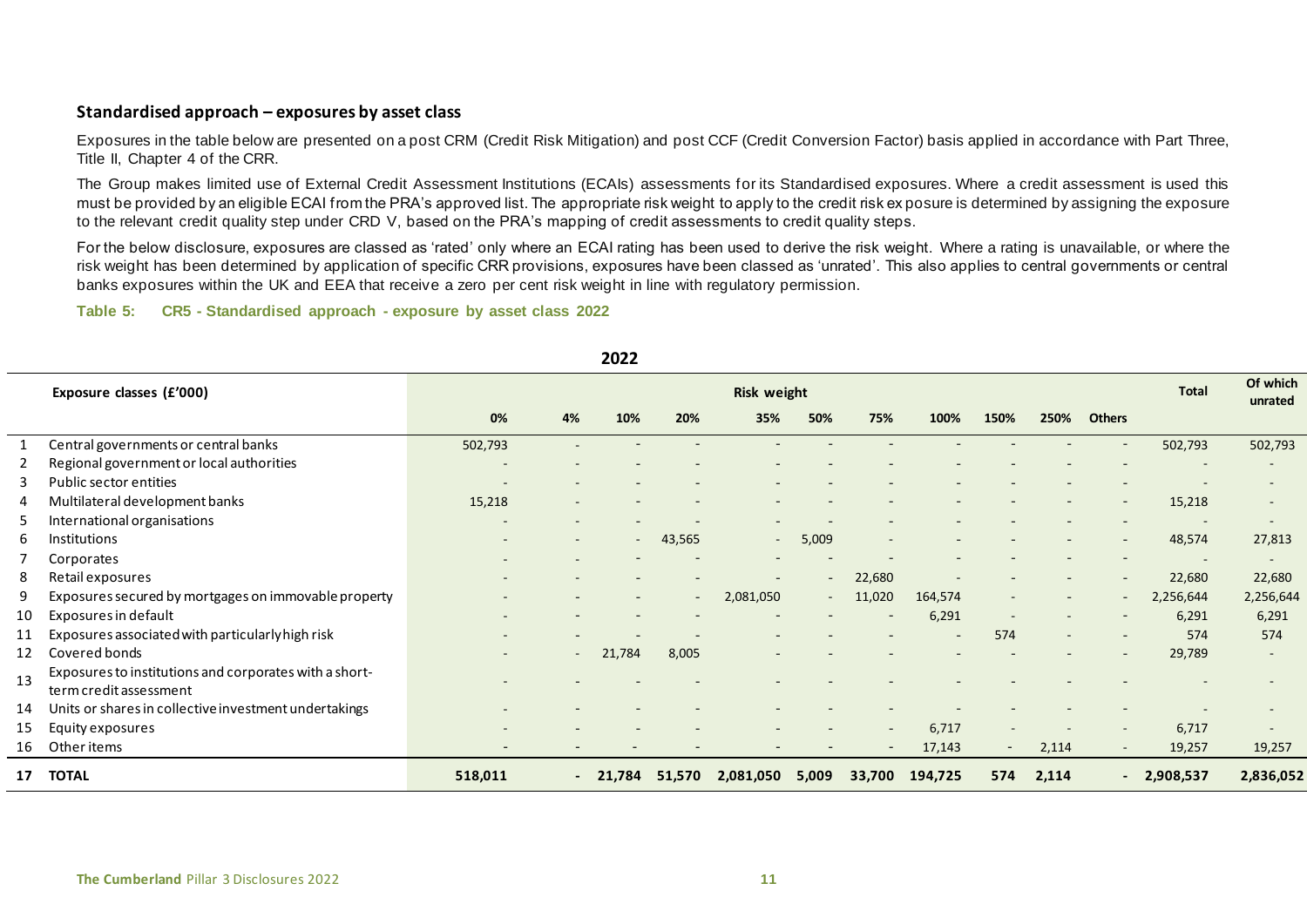#### **Table 6: CR5 - Standardised approach - exposure by asset class 2021**

<span id="page-11-0"></span>

|    | Exposure classes (£'000)                                                        |                          |                          |       |        |                          | <b>Risk weight</b>       |        |         |       |        |               | <b>Total</b>             | Of which<br>unrated      |
|----|---------------------------------------------------------------------------------|--------------------------|--------------------------|-------|--------|--------------------------|--------------------------|--------|---------|-------|--------|---------------|--------------------------|--------------------------|
|    |                                                                                 | 0%                       | 4%                       | 10%   | 20%    | 35%                      | 50%                      | 75%    | 100%    | 150%  | 250%   | <b>Others</b> |                          |                          |
| 1  | Central governments or central banks                                            | 437,449                  |                          |       |        |                          |                          |        |         |       |        |               | 437,449                  | 437,449                  |
| 2  | Regional government or local authorities                                        | ٠                        |                          |       |        |                          |                          |        |         |       |        |               | ٠                        | $\overline{\phantom{a}}$ |
| 3  | Public sector entities                                                          |                          |                          |       |        |                          |                          |        |         |       |        |               |                          |                          |
| 4  | Multilateral development banks                                                  |                          |                          |       |        |                          |                          |        |         |       |        |               |                          |                          |
| 5  | International organisations                                                     |                          |                          |       |        | $\overline{\phantom{a}}$ |                          |        |         |       |        |               | ٠                        |                          |
| 6  | <b>Institutions</b>                                                             |                          |                          |       | 27,683 | $\sim$                   | 6,041                    |        |         |       |        |               | 33,724                   | 8,006                    |
|    | Corporates                                                                      |                          |                          |       |        |                          |                          |        |         |       |        |               | $\overline{\phantom{a}}$ |                          |
| 8  | Retail exposures                                                                |                          |                          |       |        |                          | $\overline{\phantom{a}}$ | 21,673 |         |       |        |               | 21,673                   | 21,673                   |
| 9  | Exposures secured by mortgages on immovable<br>property                         |                          |                          |       |        | 1,998,254                | $\blacksquare$           | 14,362 | 159,731 |       |        |               | 2,172,347                | 2,172,347                |
| 10 | Exposures in default                                                            | ۰                        |                          |       |        | ۰                        |                          |        | 14,776  | 1,281 | $\sim$ |               | 16,057                   | 16,057                   |
| 11 | Exposures associated with particularly high risk                                |                          |                          |       |        |                          |                          |        |         | 970   |        |               | 970                      | 970                      |
| 12 | Covered bonds                                                                   |                          | $\overline{\phantom{0}}$ | 7,082 |        |                          |                          |        |         |       |        |               | 7,082                    |                          |
| 13 | Exposures to institutions and corporates with a<br>short-term credit assessment |                          |                          |       |        |                          |                          |        |         |       |        |               |                          |                          |
| 14 | Units or shares in collective investment<br>undertakings                        |                          |                          |       |        |                          |                          |        |         |       |        |               |                          |                          |
| 15 | Equity exposures                                                                |                          |                          |       |        |                          |                          |        | 5,824   |       |        |               | 5,824                    |                          |
| 16 | Other items                                                                     | $\overline{\phantom{a}}$ |                          |       |        |                          |                          |        | 23,977  | ۰     |        |               | 23,977                   | 23,977                   |
| 17 | <b>TOTAL</b>                                                                    | 437,449                  |                          | 7,082 | 27,683 | 1,998,254                | 6,041                    | 36,035 | 204,308 | 2,251 |        |               | 2,719,103                | 2,680,479                |

####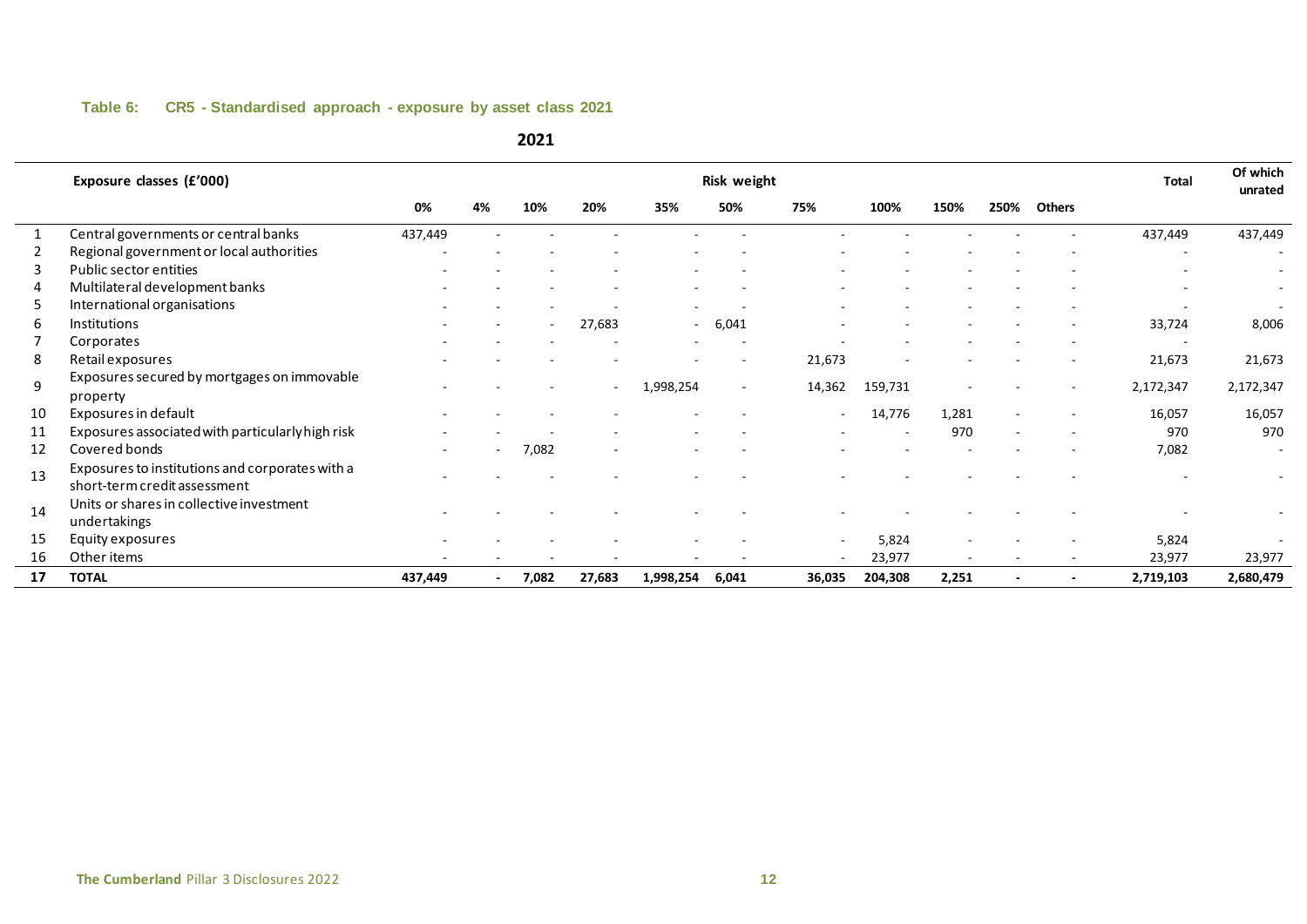# <span id="page-12-0"></span>**2 Risk Management Approach**

# <span id="page-12-1"></span>**2.1****Risk Statement**

The Cumberland's overall Risk Appetite is as follows:

The Cumberland will only pursue a strategy that drives towards its vision, is consistent with the Society's values and does not exceed stated risk appetite and minimum required standards.

The Cumberland is a prudent business that ensures compliance with all applicable laws and regulations and maintains a robust control environment delivered through a consistently applied Risk Management Framework (RMF).

The chosen strategy must be resilient enough to withstand severe but plausible stresses and allow the business to recover and minimise the detrimental impacts from unforeseen shocks.

The Risk Appetite is managed through a comprehensive Risk Appetite Framework and is reported to every Board Risk Committee (BRC) with a summarised view presented to Board in the months when the BRC does not sit. All the agreed measures are owned by individual members of the Senior Leadership Team (SLT) with limits and triggers agreed by Board.

The Society has elected to omit disclosing key ratios and figures relating to its risk appetite, as they are proprietary information as per CRR Article 432.

#### <span id="page-12-2"></span>**2.2 Declaration**

In accordance with the requirements of CRR Article 435I, the Society's Board are satisfied that the risk arrangements in place at the Society are adequate with regard to the Society's profile and strategy.

# <span id="page-12-3"></span>**2.3 Strategies and Processes to Manage Risks**

#### <span id="page-12-4"></span>**2.3.1 Risk Management Framework**

The Society applies a consistent approach to Risk Management through its RMF.

The Society uses the best practice three lines of Defence approach, ensuring that risks are managed in the areas they are best understood (i.e., the business). A second line of defence risk team ensures consistency through the use of frameworks, tools and policies and provides independent oversight to the Board through risk reporting and the outputs and findings from the combined assurance plan. The third line of defence, the internal audit function, provides independent assurance over all elements of the Society and helps ensure appropriate risk capabilities and approaches.

The three lines of defence model is summarised in the following table: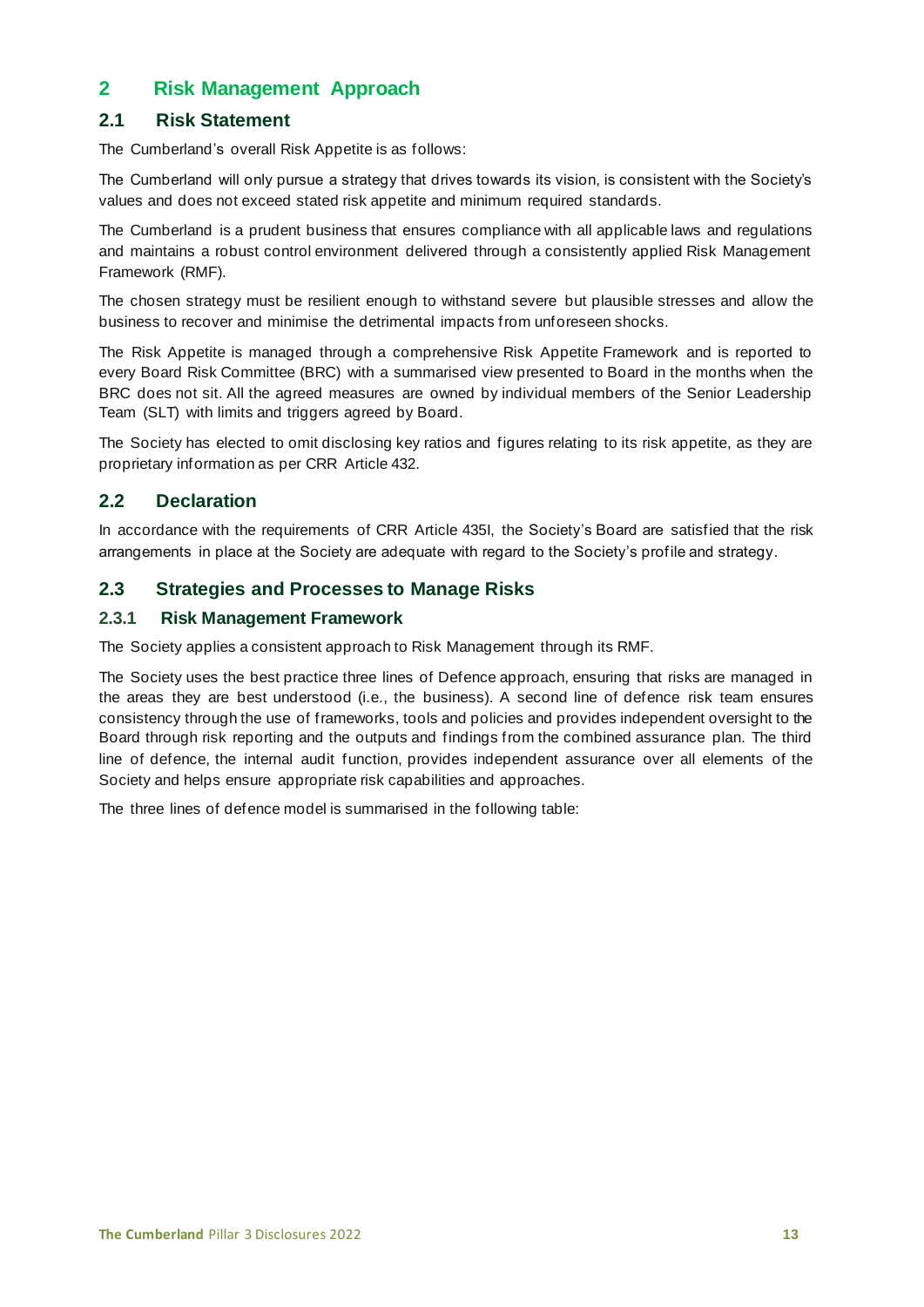#### <span id="page-13-3"></span>**Table 7: Three lines of defence model**

| 1 <sup>st</sup> Line                                                                                                                                                                                                                                                                                                                                                                                                                                                        | 2 <sup>nd</sup> Line                                                                                                                                                                                                                                                                                                                                                                                                                                                                                                                                                                    | 3rd Line                                                                                                                                                                                                                                                                                                                                                                                                                                                                                                                                                                                                                                                                                                                                                                      |
|-----------------------------------------------------------------------------------------------------------------------------------------------------------------------------------------------------------------------------------------------------------------------------------------------------------------------------------------------------------------------------------------------------------------------------------------------------------------------------|-----------------------------------------------------------------------------------------------------------------------------------------------------------------------------------------------------------------------------------------------------------------------------------------------------------------------------------------------------------------------------------------------------------------------------------------------------------------------------------------------------------------------------------------------------------------------------------------|-------------------------------------------------------------------------------------------------------------------------------------------------------------------------------------------------------------------------------------------------------------------------------------------------------------------------------------------------------------------------------------------------------------------------------------------------------------------------------------------------------------------------------------------------------------------------------------------------------------------------------------------------------------------------------------------------------------------------------------------------------------------------------|
| (Line Management)                                                                                                                                                                                                                                                                                                                                                                                                                                                           | (Risk Management)                                                                                                                                                                                                                                                                                                                                                                                                                                                                                                                                                                       | (Internal Audit)                                                                                                                                                                                                                                                                                                                                                                                                                                                                                                                                                                                                                                                                                                                                                              |
| Ownership of day-to-day risk<br>management.<br>Compliance<br>with<br>relevant<br>$\bullet$<br>regulation and legislation.<br>Identifies, manages, monitors,<br>$\bullet$<br>and mitigates risks faced by the<br>Society.<br>Defines and operates operational<br>$\bullet$<br>controls and limits. (Not Board<br>limits.)<br>Assesses key risk indicators and<br>$\bullet$<br>market conditions.<br>Produces<br>management<br>$\bullet$<br>information and reports on risks. | Design and development of the<br>overall<br>risk<br>management<br>framework<br>associated<br>and<br>policies.<br>Oversight,<br>monitoring<br>and<br>$\bullet$<br>reporting of significant risks.<br>Oversight,<br>monitoring<br>and<br>$\bullet$<br>reporting against risk appetite.<br>Oversight of the Society's<br>$\bullet$<br>Customer<br>Outcome<br>Testing<br>Framework.<br>Monitor business<br>usual<br>as<br>$\bullet$<br>adherence to framework.<br>Monitor and report on regulatory<br>$\bullet$<br>compliance.<br>Report independently to Board<br>$\bullet$<br>through BRC | Internal<br>Audit<br>sits<br>as<br>$\bullet$<br>an<br>objective<br>independent<br>and<br>assurance function designed to<br>add value and improve the<br>Society's operations by helping it<br>accomplish its objectives by<br>bringing a systematic, disciplined<br>evaluate<br>approach to<br>and<br>improve the effectiveness of risk<br>management,<br>control.<br>and<br>governance processes.<br>Audit<br>Internal<br>reports<br>$\bullet$<br>independently to<br><b>Board</b><br>the<br>through<br>the<br><b>Board</b><br>Audit<br>Committee<br>Internal Audit sits as the Society's<br>of defence and,<br>third<br>line<br>therefore, the department has no<br>operational responsibilities. This<br>helps enforce the independence<br>of the Internal Audit Function. |

Where considered necessary, the Group uses external specialists to support its Risk and Internal Audit functions through 'co-sourcing' in specific areas.

The Key Risk Frameworks component of the RMF details how risk influences and is part of the overall strategy development cycle for the Society.

A policy Framework is in place that determines the approach for setting minimum standards, with a Strategic Risk Policy detailing the minimum requirements f or strategy setting and strategic considerations. This is complemented by a Risk Appetite Framework that determines the risk limits set by Board to act as guiderails under which the SLT can deliver the strategy in a sustainable manner consistent with the v alues and working towards the overall vision and purpose.

#### <span id="page-13-0"></span>**2.3.2 Strategies and processes to manage risks for each category of risk**

#### <span id="page-13-1"></span>**2.3.2.1****Credit Risk**

The Society is primarily exposed to credit risk in respect of mortgage customers or Treasury counterparties being unable to meet their obligations as they become due. Credit risk also arises in the operations of Borderway Finance Limited, the Group's vehicle finance business, and in relation to current account overdrafts.

#### <span id="page-13-2"></span>**2.3.2.2 Loans fully secured on residential property**

The Credit Risk Policy, Lending Criteria and Lending Limits document the Society's approach to and appetite for residential lending credit risk. Policy is reviewed annually, or on a more frequent basis if there are changes to the operating environment. Lending Criteria are updated more frequently and are approved through the Credit Risk and Board Risk Committees (as required). Lending mandates are strictly controlled, and applications, where criteria dictate, are reviewed by a specialist residential mortgage underwriting team. Applications outside the highest level in individual mandate are considered by the Credit Risk Committee.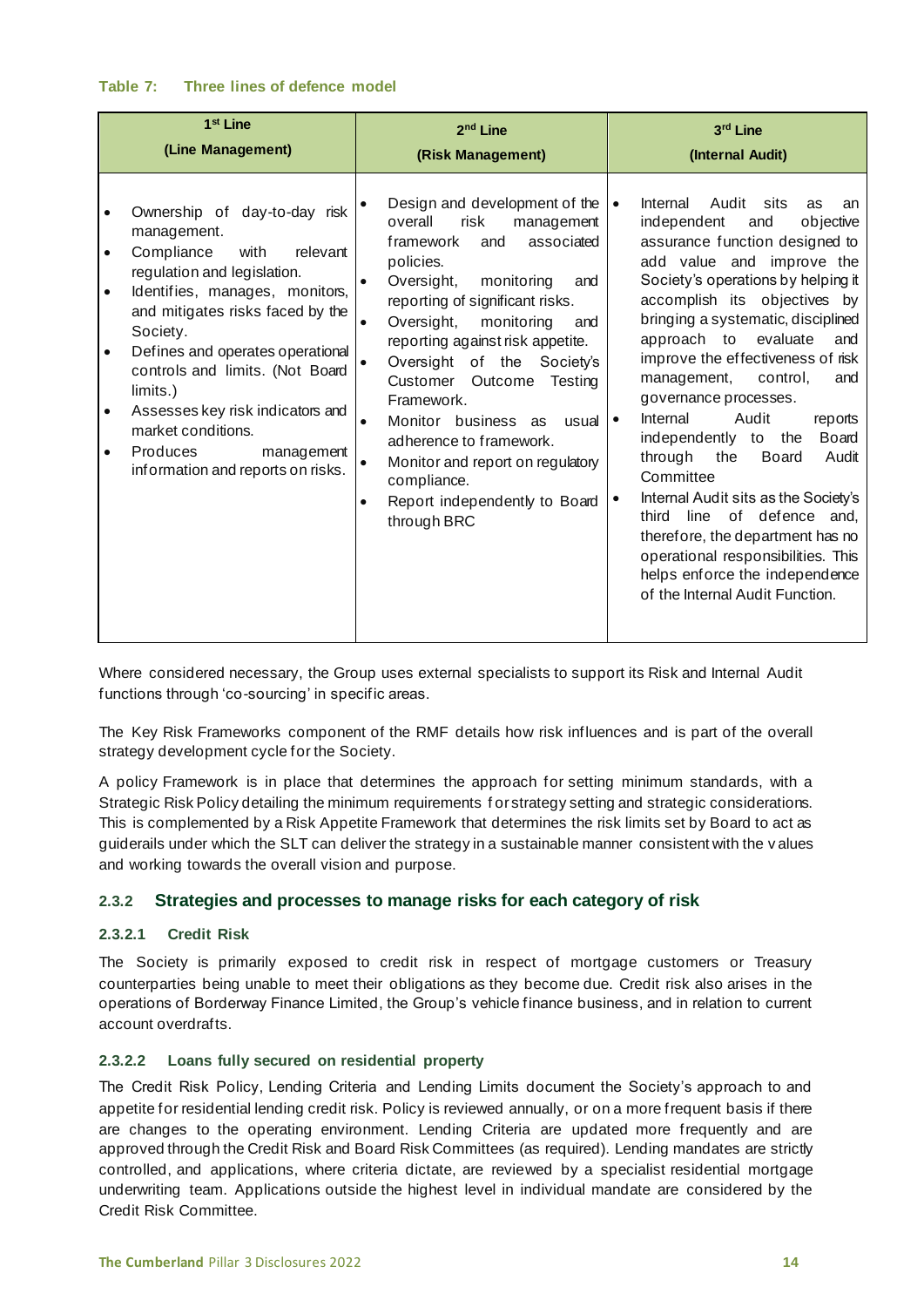The Society's principal focus in lending secured on residential property, is on owner occupier lending via its branch network, Telephony and National Lending Teams on a direct basis. In addition, the Society has accepted introduced residential mortgage business, historically this has been almost all located outside of the branch operating area, from a small number of brokers, but as part of our growth strategy this has now been extended to include a similarly small number of brokers in our operating area.

As a result of its long-established approach, the Society's owner occupier residential lending exhibits a strong concentration within its branch operating area of Cumbria, Dumfries & Galloway, north Lancashire, and west Northumberland. This is monitored by the BRC each quarter, with a detailed assessment being produced on an annual basis and included as an appendix in the Society's ICAAP. Research has shown that customers value the 'local' nature of the Society and its branch network, and the Society's detailed knowledge of its operating area, when combined with its direct approach to residential lending, is regarded as a strength in ensuring the quality of its lending. This is strongly reflected in the Society's favourable arrears performance (both pre and post COVID) when compared with national statistics. Overall, the Society regards this concentration in a positive manner, as a focus and a demonstration of the strength of its regional franchise.

The Society increased its lending in the Holiday Let and Buy to let markets during the years prior to COVID and saw strong performance in the Holiday Let book post the removal of COVID restrictions, which when combined with the emerging performance of the introduced business channel, has reduced the geographical concentration within its mortgage book. Buy to let and Holiday let lending to corporate bodies and professional landlords is managed by the specialist Cumberland Commercial team. All Buy to Let and Holiday Let lending is restricted to a maximum loan to value ratio of 75%.

#### <span id="page-14-0"></span>**2.3.2.3 Loans fully secured on land**

The Credit Risk Policy, Lending Criteria and Lending Limits document the Society's approach to, and appetite for, commercial lending credit risk, covering as well as loans fully secured on land, Holiday and Buy to Let lending managed by the Cumberland Commercial team.

Policy is reviewed annually, or on a more frequent basis if there are changes to the operating environment. Lending Criteria are updated more frequently and are approved through Credit Risk and Board Risk Committees (as required). The Society's specialist commercial lending managers produce detailed appraisals of each application, and all applications are considered by either a specialist Commercial Underwriter or the Credit Risk Committee. Whilst there is currently a concentration of commercial lending within the Society's branch operating area, principally with respect to tourism in the Lake District, this is less pronounced than for owner occupier residential lending and is anticipated to change further in line with the Society's growth strategy in respect of Commercial Business; the Board continues to monitor the geographical and sectoral compositions of the loan book that is fully secured on land.

#### <span id="page-14-1"></span>**2.3.2.4 Treasury**

The Assets & Liabilities Committee (ALCO) is responsible for recommending credit limits on Treasury counterparties for approval by the Board, and these are set out in the Financial Risk Management Policy (FRMP) and reviewed annually or more frequently if appropriate. The list of counterparties consists of those which, on first inclusion, meet or exceed minimum credit rating agency rating; exposure limits are reconsidered following any change to the counterparty's credit rating. Credit exposure limits for building societies (rated and unrated) are reviewed annually following receipt of annual results. Information on rated counterparties is reviewed in detail by the Committee when it believes that this is appropriate. The permitted credit limit for counterparties includes where appropriate exposure in respect of the replacement cost of derivative financial instruments.

# <span id="page-14-2"></span>**3.2 Financial Risk**

#### <span id="page-14-3"></span>**3.2.1 Interest Rate Risk in the Banking Book (IRRBB)**

IRRBB reflects the current or prospective risk to both the earnings and economic value of an institution arising from adverse movements in interest rates that affect interest rate sensitive instruments, including gap [repricing] risk, basis risk and option risk.

ALCO assists management and the Board in managing the various elements of IRRBB. Interest rate risk is managed through matching assets and liabilities on the balance sheet with similar interest rate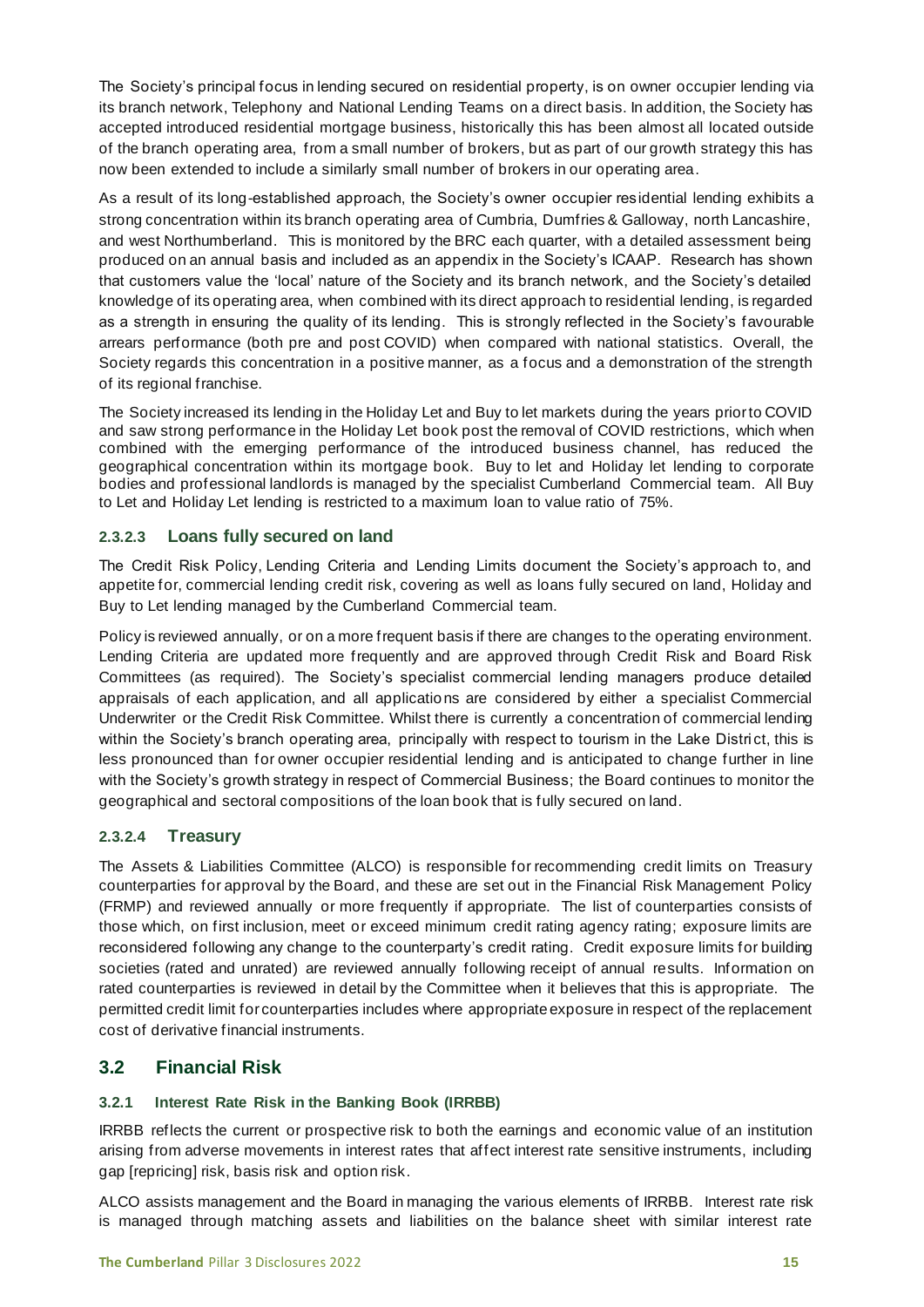characteristics and by effecting interest rate swaps with external counterparties. The interest rate risk on fixed rate savings and mortgages is reviewed daily in Treasury, with hedging action taken as appropriate, within parameters defined in the FRMP.

Monthly, the balance sheet is stress tested to calculate the potential impacts on the Society's Economic Value and Net Interest Income in a variety of prescribed scenarios; the results are reported to ALCO and the Board.

#### <span id="page-15-0"></span>**3.2.2 Liquidity Risk**

Liquidity Risk is the risk that the Society does not have sufficient financial resources available to meet its obligations as they fall due. ALCO assists the Society's management and the Board in managing this risk. Responsibility for the daily management of liquidity risk, including the monitoring of both retail and wholesale funding, lies with the Treasurer, within the framework prescribed by the FRMP. Monthly, the balance sheet is stress tested to confirm that the Group can withstand the extreme cash outflows likely to be experienced during either a firm-specific or marketwide liquidity shock. The liquidity stress testing regime is reviewed annually as part of the Internal Liquidity Adequacy Assessment Process (ILAAP) to ensure that all liquidity risk drivers (including those specified by the PRA) are considered. The ILAAP is an assessment of the Society's exposure to liquidity risk through to its planning horizon.

#### <span id="page-15-1"></span>**3.2.3 Funding Risk**

Funding Risk is the risk that the Society does not have stable sources of funding in the medium and long term to enable it to meet its financial obligations, such as payments or collateral calls, as they fall due, either at all or only at excessive cost. The Society's savings and current account balances are higher than its mortgage balances reflecting deposit inflow during the current and previous year in excess of lending and excluding Term Funding Scheme with additional incentives for SMEs (TFSME) funding, it has a relatively low level of wholesale funding compared to many of its peers. Its deposits to loans ratio (the ratio of deposits from retail and SME customers to mortgage lending) was 107.6% at 31 March 2022. Of its £238 million in wholesale funding, £220 million was sourced through the Bank of England and £18 million comprised unsecured deposits derived from financial markets. Consequently, the Society's dependence upon the financial markets for funding is currently relatively limited.

#### <span id="page-15-2"></span>**3.2.4 Capital Risk**

Capital Risk is the risk that the Society does not have sufficient capital to support its business activities. The Society maintains its capital at a level in excess of its regulatory Total Capital Required and internal limits. ALCO assists the Society's management and the Board in managing this risk. The Internal Capital Adequacy Assessment Process (ICAAP) is updated on an annual basis, it provides a qualitative and quantitative analysis of the Society's approach to capital risk management and includes a comprehensive internal assessment of the level of capital needed to support both risks faced under 'business as usual' and stressed scenarios.

#### <span id="page-15-3"></span>**3.3 Operational Risk**

Operational risk is the risk of loss arising from inadequate or failed internal processes or systems, human error, external events or the underperformance or failure of third-party suppliers. The Operational Risk Policy sets out the Group's approach to the management of operational risk, with the Third -Party Relationship Policy covering the approach to the management of third -party risk.

Whilst line management is responsible for identifying and managing operational risks, this is carried out using an agreed framework and methodology and with the assistance of the Risk function, with quarterly reporting to the Operational Risk Committee (ORC), Risk Management Committee (RMC) and the BRC.

Various other Board-approved policies, e.g., the Group Information Security Policy, Financial Crime Policy and Data Protection Policy Statement, reinforce the Group Operational Risk Policy in specific areas.

The Society maintains appropriate insurance cover which is reviewed on at least an annual basis.

The Group's operational risk capital charge is calculated using the 'basic indicator approach'.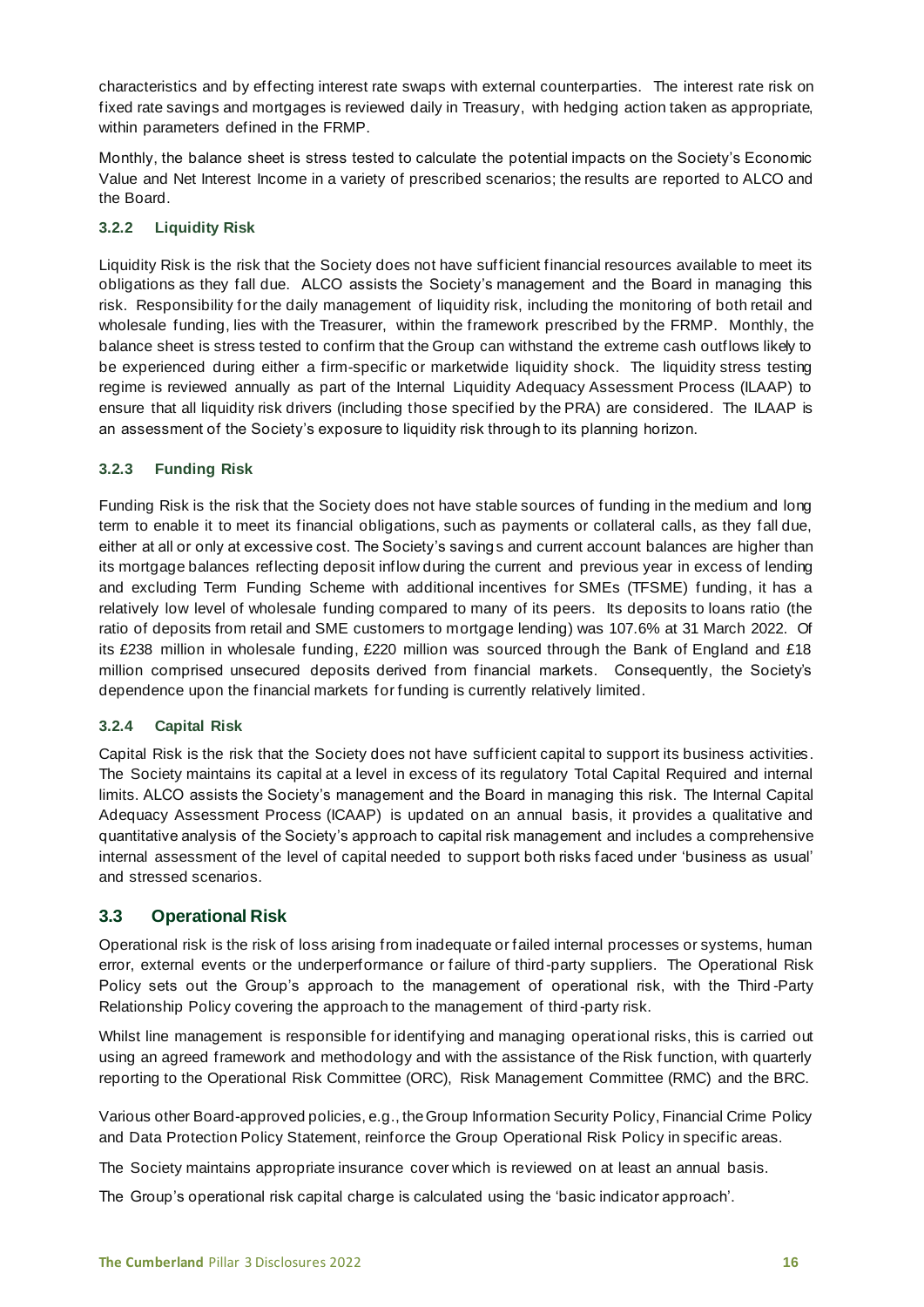# <span id="page-16-0"></span>**3.4 Conduct and Regulatory Risk**

Conduct Risk is the risk that, unfair customer outcomes (i.e., harm) arise or may arise, from the operations of the Group and/or its third-party contractors. Regulatory Risk is the risk that the Society makes errors or exercises inappropriate judgement in the execution of its business activities, leading to non-compliance with regulation or legislation or voluntary codes of practice potentially leading to unfair outcomes for customers and/or regulatory sanction and/or reputational risks materialising . Conduct and regulatory risk is considered quarterly by the Conduct and Regulatory Risk Committee (CRRC). CRRC is a Management Committee which oversights specifically Conduct and Regulatory risk management across the Society. The CRRC reports to the RMC. On a quarterly basis, RMC reviews the Society's performance in this area, covering specific issues that have arisen and relevant management information as well as horizon scanning to ensure the requirements of changing regulation are captured. The RMC reports to the BRC, which in turn reports to the Board.

#### <span id="page-16-1"></span>**3.5 Strategic Risk**

The Society's Board of Directors is responsible for the management of its strategic risk.

Strategic risk is the risk that the Society fails to adopt an appropriate business model, set appropriate goals and targets in the Corporate plan, adapt to external events or that the strategy fails to live up to expectations.

For a mutual building society, this covers the risks of failing to meet the requirements of its members in relation to their needs for financial services, of failing to retain them, and of failing to attract new members. It also necessitates balancing the interests of the two principal sets of existing members, borrowers, and savers, in relation to each other, and in relation to new members, so far as is possible given the trends in the wider market. Each quarter, the RMC, BRC and the Board consider formally, as an agenda item, the Society's key strategic risks which includes horizon scanning for regulation and other sources of change, and review of the wider political and economic environment.

To further enhance our understanding of Strategic Risk, during the year the society implemented a Climate Risk Management policy and framework, alongside a review of climate risk exposure and assessment of appropriate metrics to monitor risk. The risk is overseen by Board Risk Committee.

#### <span id="page-16-2"></span>**3.6 Pension Obligation Risk**

The Society operates a defined benefit scheme (the Cumberland Building Society Pension and Assurance Scheme), together with three defined contribution schemes.

Pension liability risk attaches to the defined benefit scheme, in respect of a series of risks, including the potentially volatile course of the financial markets, the level of inflation and the effects of increasing life expectancy of scheme members. The scheme was closed to new members in 2000 and to future accrual at 31 March 2015.

Following a stress test of the assumptions relating to the scheme, the Society holds an additional amount of capital under Pillar 2 in recognition of this risk.

Further information on pensions is available in the Annual Report on page 37 and note 24.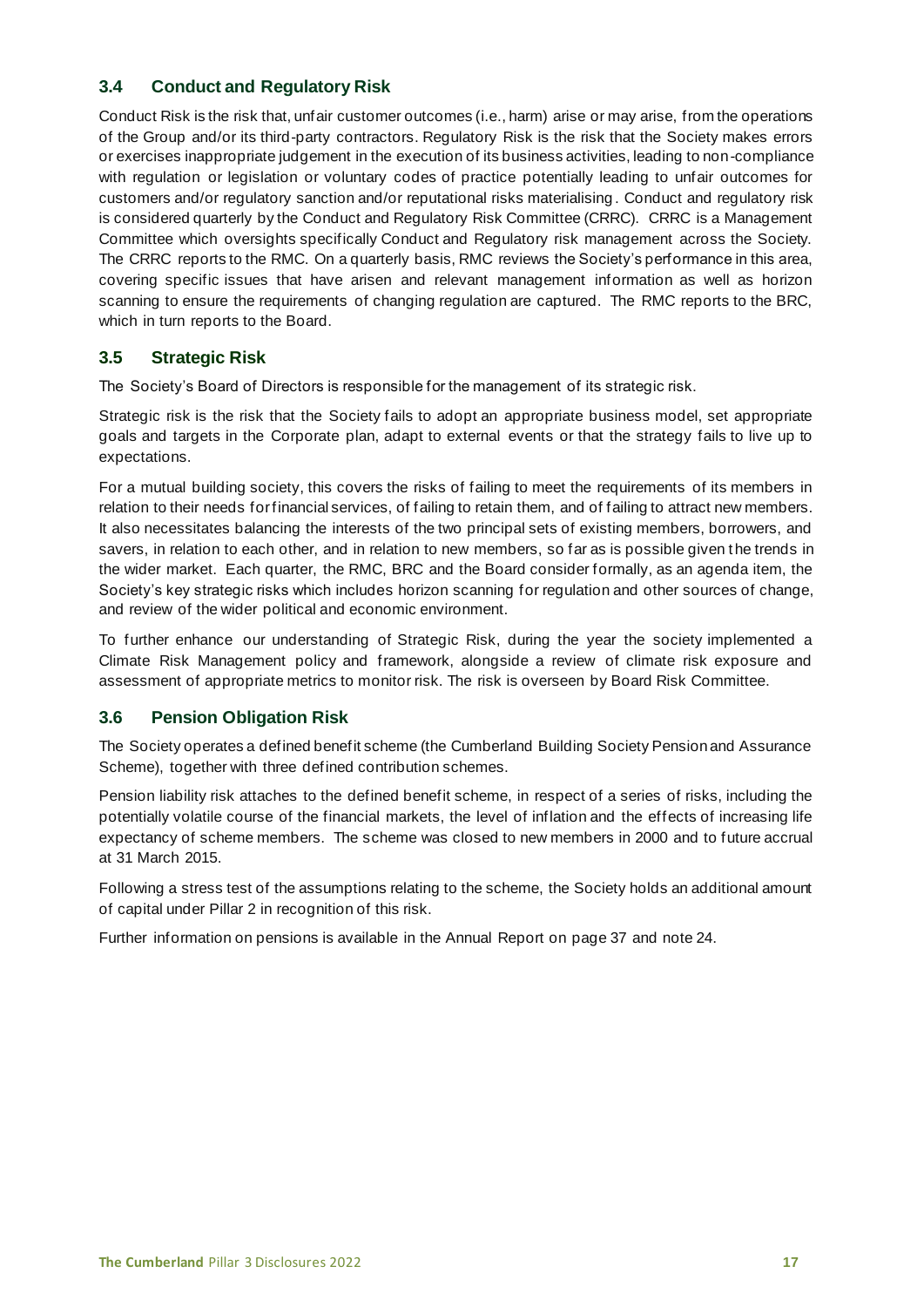# <span id="page-17-0"></span>**4 Remuneration**

# <span id="page-17-1"></span>**4.1 Information relating to body that oversees remuneration**

#### <span id="page-17-2"></span>**4.1.1****Composition and mandate of oversight body**

The Society's objective in setting remuneration policies is to ensure that they are in line with its business strategy, risk appetite and long-term objectives, and that remuneration is set at a level to retain and attract individuals of the calibre necessary to operate an organisation such as the Society.

The Board has established a committee known as the People, Remuneration and Culture Committee (PARC) to assist in fulfilling its oversight and governance responsibilities in connection with its people, remuneration and cultural activities. The terms of reference of the Committee are available on the Society's website*, www.cumberland.co.uk* and include the following:

- Remuneration, culture, and people policies designed to support strategy and promote long term sustainable practice.
- Executive remuneration aligned to the Societies Purpose and Values and clearly linked to the successful delivery of the company's long-term strategy.
- A formal and transparent procedure for developing policy on executive remuneration and determining director and senior management remuneration. No director should be involved in deciding their own remuneration outcome.
- Directors should exercise independent judgement and discretion when authorising remuneration outcomes, taking account of company and individual performance, and wider circumstances.

Members of the PARC are appointed by the Board following consideration and recommendation by the Nomination and Governance Committee.

PARC membership comprises at least two further Non-Executive Directors in addition to the Chair. The Committee met 5 times during the financial year ended 31 March 2022.

#### <span id="page-17-3"></span>**4.1.2****External consultancy**

The principles that underpin the Society's remuneration policy were initially developed as part of a thirdparty review by Praesto Partners LLP undertaken during the financial year. These were then reviewed by the Senior Leadership Team and then considered by PARC and adopted by the Committee. The development of principles to form the foundation of a more developed remuneration policy did not result in material changes but rather the review served to sense check and align to the People and Culture Strategy and the strategic aims of the Society.

The scope of our remuneration policy covers both the Society and Borderway Finance Limited, which is a wholly owned subsidiary.

#### **4.1.3****Material risk takers (MRTs)**

PARC has determined that there are 45 individuals (42 roles) who are material risk takers and whose professional activities have a material impact on the Society's risk profile.

The categories of employees cover:

• All members of the Society's Board (the Management body broken into its supervisory function – Non-Executive Directors and the Chairman, and its management function – the Executive Directors), senior leadership team and those receiving remuneration that takes them into the same remuneration bracket as senior managers and perform a professional activity within a material business unit of a kind that has a significant impact on the relevant business unit's risk profile. This includes Senior Management Function roles such as Chief Information Officer and Chief Operations Officer.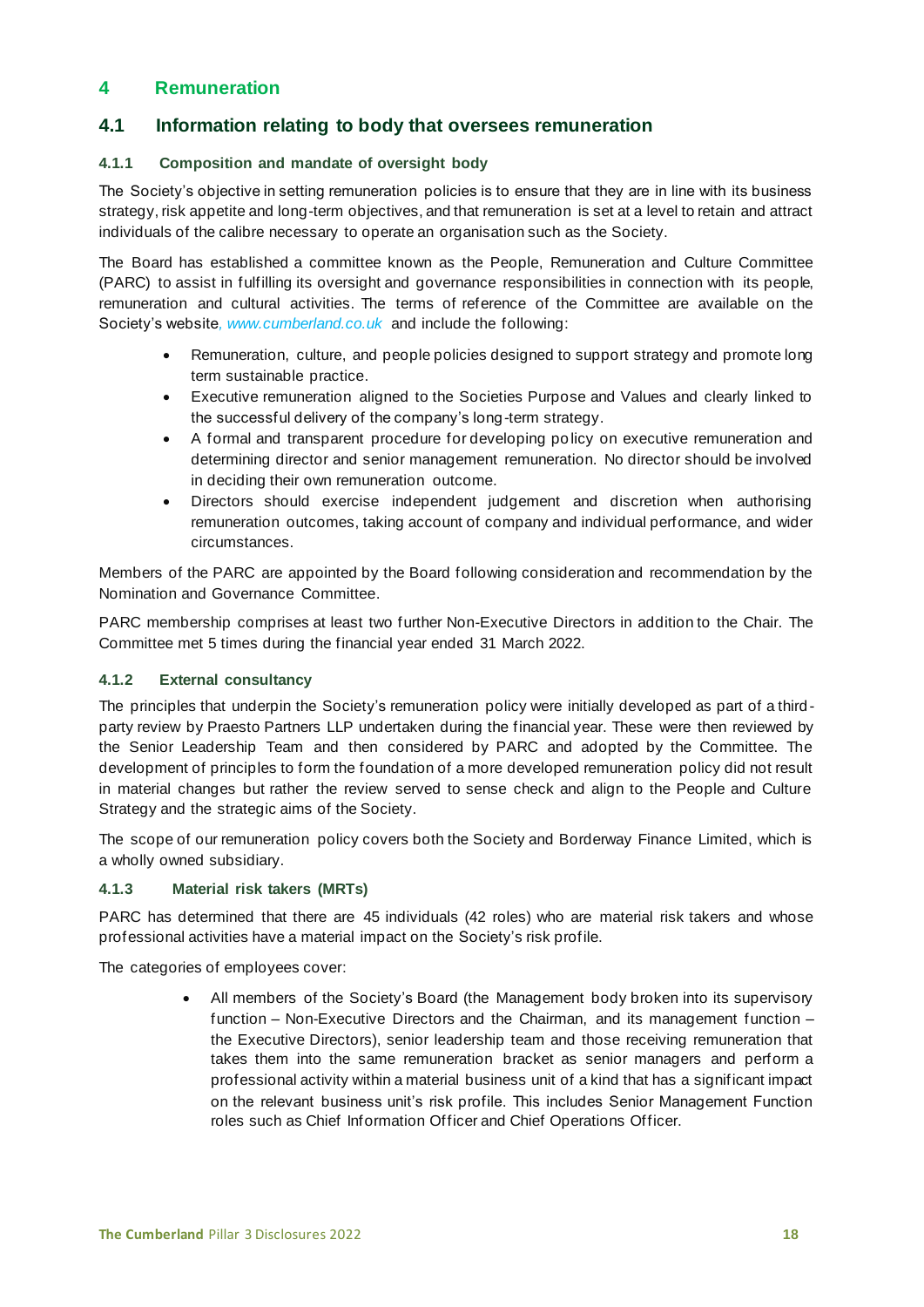- Employees with managerial responsibility for business units, control functions, core business lines including those who could have a material impact on the company's risk profile such as General Counsel, Head of People and Culture, Head of Technology, and Head of Finance.
- Those whose professional activities have a material impact on the company's risk profile such as Head of Commercial and Head of Product.
- Those with authority to take, approve, or veto decisions on credit risk above a certain threshold such as Head of Underwriting.

# <span id="page-18-0"></span>**4.2 Information relating to the design and structure of the remuneration system for identified staff**

#### <span id="page-18-1"></span>*4***.2.1****Overview of the key features and objectives of remuneration policy**

Our approach to remuneration is designed to take into account the size, structure, nature of activity and the complexity of the activities performed by the Society. For our identified colleagues there is an alignment of remuneration to the risk profile of the Society to guard against inappropriate remuneration structures contributing to excessive and imprudent risk taking. Our remuneration design and structure are underpinned by a genuine understanding of the need to promote sound and effective risk management and considering the long-term interest of the Society.

We are not a large institution and therefore it is important we ensure our remuneration approach is simple to apply and administer. Fixed remuneration forms a high proportion of the reward package balancing a stable source of income with a modest element of variable pay of up to 20% of basic annual salary. This is blended with a benefits package which is designed to ensure our reward equation is balanced for all colleagues including those who are in our identified pool.

To develop and implement a strategic and effective approach to reward and recognition we believe that it is important for the Cumberland to be clear about the principles that underpin its reward strategy. Our People, Remuneration and Culture Committee approved a set of princip les in January 2022 which act as a framework to assess existing reward arrangements, to assess the appropriateness of any proposed changes and provide a clear basis for employee communication about the reward and recognition strategy.

There are six reward principles:

- 1. Open and transparent;
- 2. consistent with our values;
- 3. recognises performance;
- 4. fair and consistent;
- 5. motivates and engages; and
- 6. proportionate and affordable.

These principles are to be used by the PARC to prompt and challenge reward decisions within its remit.

The reward principles are aligned to our People and Culture Strategy Recognise and Reward Pillar which outlines that:

- We will provide appropriate rewards for all our people.
- We will recognise people who live our values and produce good work.
- We will support our people to support our communities.

The decision-making process used for determining the remuneration policy and the role of the relevant stakeholders begins with the PARC who are responsible for setting the Society's Remuneration Policy for identified staff. This is supported by our Senior Leadership Team and informed by our internal control and corporate functions to ensure we have an appropriate and full informed professional approach. That holistic approach ensures we can apply policies and practices that are consistent across functions and that are clearly understood and applied.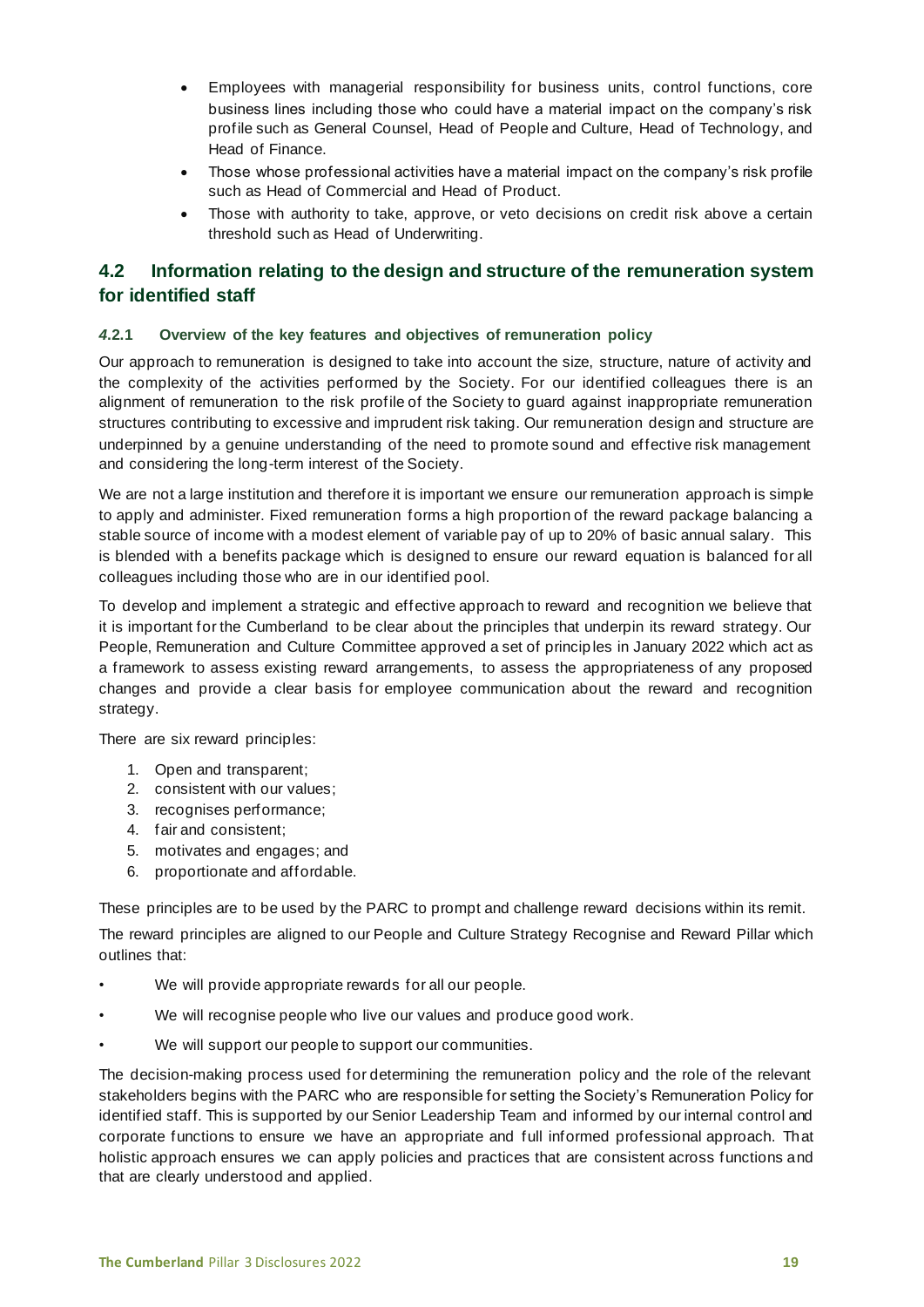#### <span id="page-19-0"></span>**4.2.2 Information on the criteria used for performance measurement and ex ante and ex post risk adjustment**

The Society has in place a formal process of measuring performance using a framework called "Brighter Performance." This process applies to every colleague role within the Society and is underpinned by a set of criteria drawn from the strategy of the Society and the clearly defined values. The overall setting and delivery of enterprise objectives linked closely to the strategy is determined annually by the Board. These form the high-level CEO objectives which are then cascaded through the business. This is led by each member of the Senior Leadership Team to ensure that their objectives are broken d own into team and then individual objectives which are used to measure performance. These are reviewed at both individual level and Senior Leadership Team level and then, for senior management, at PARC through the balanced scorecard approach and are underpinned by the Brighter Performance process. This allows for a quarterly lighter touch review and then an end of year formal review, culminating in calibration of performance grades awarded. The CRO has a moderating role which allows for any risk adjustment to be made and discussed.

The shape of the calibration and any risk moderation receives oversight from the PARC which then reports at high level into the Board on an annual basis.

#### <span id="page-19-1"></span>**4.2.3****Information on how the institution ensures that staff in internal control functions are remunerated independently of the businesses they oversee**

The internal control functions are independent and have sufficient resource, knowledge, and experience to perform their tasks and cooperate actively and regularly with each other. The remuneration of colleagues within the independent control functions allows for the employment of qualified and experienced colleagues and the reward equation is predominately fixed to reflect the nature of responsibilities in these areas.

Colleagues in control functions are part of the same Brighter Performance process as all other colleagues however care is taken to ensure that the methods used for determining any variable pay does not compromise their objectivity and independence. As such there is scope within the reporting structure for Board committee chairs to input into and moderate performance assessments to ensure any link to a remuneration award follows the remuneration principals and has not been unjustly measured in direct relation to the business they oversee. The PARC have oversight of the calibration process and are aware which roles within this universe fall within these criteria as part of their role within the annual approval of the Society's methodology for identifying Material Risk Takers

#### <span id="page-19-2"></span>*4.2.***4 Policies and criteria applied for the award of guaranteed variable remuneration and severance payments**

There is no guaranteed variable remuneration and therefore there are no policies and criteria with respect to this.

The severance policy was developed by the People and Culture Team with third-party legal support and first approved by the People and Remuneration Committee in 2019. This has since been utilised for either planning or implementation in relation to organisation development work. The effectiveness of this policy was formally reviewed in January 2022 as part of the annual review process through the PARC and there are no material updates to the scheme.

The existence of such a policy allows for a consistent and appropriate scheme that ensures severance payments are dealt with in a consistent and fair way. This is underpinned by the principals of the reward policy. The policy is governed by the legal criteria that define the formal process and statutory award. There is a formula to enhance this on a consistent basis so that the minimum service requirements are available to all colleagues with over one years' service (enhanced from the statutory entrance of two years' service). In addition, the policy ensures all statutory redundancy payments are multiplied by a factor of two. This approach alongside carefully planned consultation and a wrap -around wellbeing ethos ensures that our values are upheld.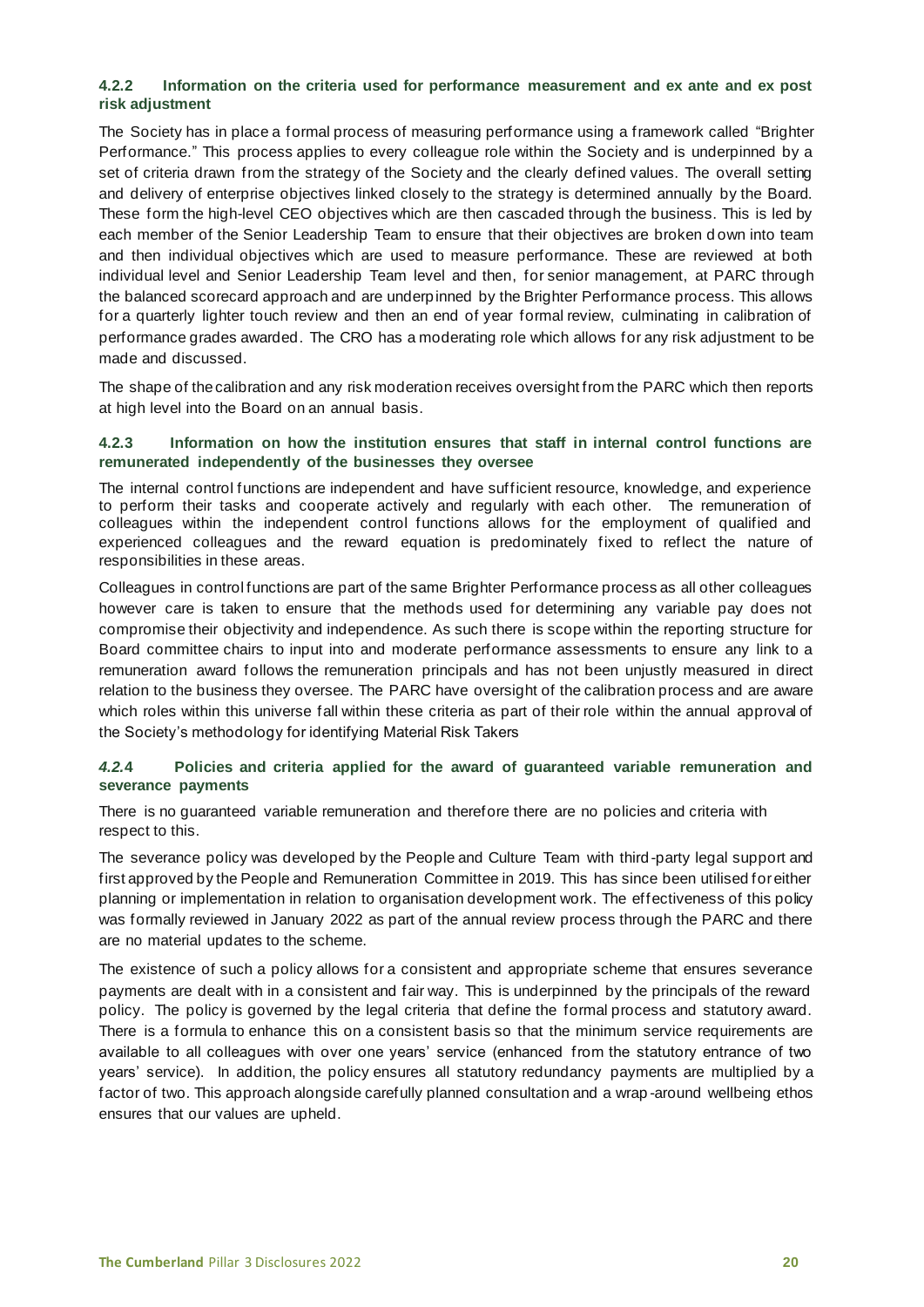# <span id="page-20-0"></span>**4.3 Description of the ways in which current and future risks are taken into account in the remuneration processes**

The Society Risk register details the key risks which have been developed through both the Risk Management Committee and the Board Risk Committee these are reviewed on at least quarterly basis by both Committees. The Brighter Performance framework includes 5 strategic Pillars, one of which is "Protect the Society and our members" and all colleagues have related objectives. The Chief Risk Officer provides a risk view on all variable pay schemes.

# <span id="page-20-1"></span>**4.4 The ratios between fixed and variable remuneration set in accordance with Article 94(1) of CRD**

The ratios for annual variable remuneration range from 0-20% which ensures that no colleagues earn more than one third of the total annual remuneration in variable remuneration.

# <span id="page-20-2"></span>**4.5 Description of the ways in which the institution seeks to link performance during a performance measurement period with levels of remuneration**

#### <span id="page-20-3"></span>**4.5.1****Overview of main performance criteria and metrics for the institution, business lines and individuals**

The approach measures and rewards performance by means of an incentive framework that links to the vision, purpose, and values of the Cumberland. The schemes are scored through two dimensions - "the what" and "the how".

- "The what" (strategic objectives) has a weighting of 60% of the overall incentive achievement and is measured through delivering business/departmental plans, achieving objectives, and developing others.
- "The how" picks up the key dimension of how we deliver which is integral to the Cumberland (core values). This has a 40% weighting of the overall incentive achievement and is measured through assessment of performance against our values.
- This 60/40 ratio allows us to strive for delivering our strategic objectives whilst ensuring we adhere to our core values.

In summary the Scheme contains behavioural assessment against the values (What and How 60/40) and is subject to Calibration and a Chief Risk Officer assessment. There are both "what" and "how" gradings that result in a zero reward.

There is a maximum percentage award underpinning all our incentive schemes in line with regulatory requirements.

All incentives are underpinned by performance calibration. The practice of performance calibration refers to the steps taken to make sure that managers apply a consistent set of standards in making performance ratings.

The process ensures:

- A consistent set of End of Year appraisal ratings for those included in the annual incentive schemes.
- Assurance that People Managers have applied similar standards to all those included in the annual incentive schemes.
- Assurance that fair and objective performance appraisal of past performance is made in relation to others in similar roles and/or job levels who are included in the annual incentive schemes.

The measures include:

- Calibration of all colleague performance grades across the business against the Brighter Performance Process.
- Senior Leadership Team calibration for all Material Risk Takers.
- The CEO undertakes performance reviews with each member of the Senior Leadership Team, discussing the performance of each individual member of the SLT with the Chairman for counsel. This is then taken to the People Remuneration and Culture Committee (PARC) for oversight.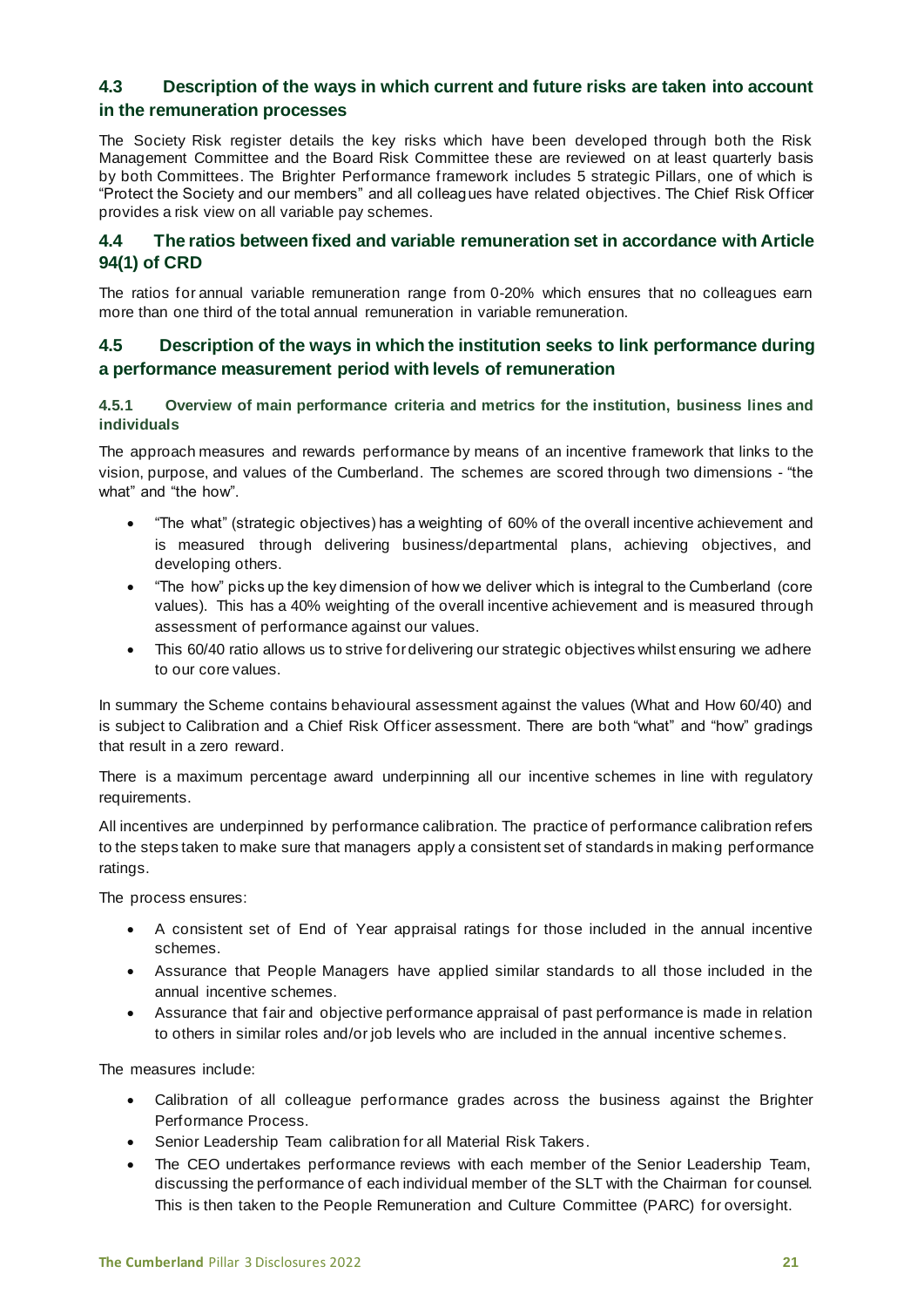- The Chairman will carry out a performance review with the CEO.
- The CRO carries out an assessment of the Risk Management performance of those included in a variable pay scheme and identifies if there is moderation downwards required.
- The PARC annually reviews the shape of the calibrated grades reporting into Board thereon. A separate commentary is provided by the CRO, and the Committee has the opportunity to discuss this with the CRO. The output is a clear set of calibrated grades linked to payment under the framework with adjustment if appropriate for issues on risk management performance.

#### <span id="page-21-0"></span>**4.5.2****Overview of how amounts of individual variable remuneration are linked to institutionwide and individual performance**

Our approach measures and rewards performance by means of an incentive framework that links to t he vision, purpose, and values of the Cumberland. The schemes are scored through two dimensions - "the what" and "the how".

- "The what" (strategic objectives) has a weighting of 60% of the overall incentive achievement and is measured through delivering business/departmental plans, achieving objectives, and developing others.
- "The how" picks up the key dimension of how we deliver which is integral to the Cumberland (core values). This has a 40% weighting of the overall incentive achievement and is measured through assessment of performance against our values.
- This 60/40 ratio allows us to strive for delivering our strategic objectives whilst ensuring we adhere to our core values.

In summary the Scheme contains behavioural assessment against the values (What and How 60/40) and is subject to calibration and a Chief Risk Officer assessment.

#### <span id="page-21-1"></span>**4.5.3****Criteria used to determine the balance between different types of instruments awarded including shares, equivalent ownership interest, options, and other instruments**

Our only instrument is cash reflecting our mutual status and the absence of any listed capital market instruments.

#### <span id="page-21-2"></span>**4.5.4****Information of the measures the institution will implement to adjust variable remuneration in the event that performance metrics are weak, including the institution's criteria for determining "weak" performance metrics**

During the calibration process challenge is given as to the assessment of the performance of the colleague through a workshop approach where all colleague gradings are discussed within the contexts of both "what" has been delivered against objectives and "how" it has been delivered against the values. This is the criteria used to determine "weak" performance. In addition, a risk overview seeks to determine any other performance or behavioural themes that are to be taken into account. This seeks to form a fully rounded view on performance. Variable remuneration is then adjusted to take into account performance ensuring only those who exceed performance expectations receive their full variable incentive potential and in the same way identifying those whose performance does not meet the threshold for any variable reward. This provides for a rigorous and carefully controlled approach to awarding variable remuneration.

#### <span id="page-21-3"></span>**4.6 Description of the ways in which the institution seeks to adjust remuneration to take account of long-term performance.**

#### <span id="page-21-4"></span>**4.6.1****Overview of the institution's policy on deferral, pay-out in instrument, retention periods and vesting of variable remuneration including where it is different among staff or categories of staff**

We do not have a policy on deferral, pay-out in instrument, retention periods and vesting of variable remuneration due to the levels and amounts of variable remuneration we have in place, the challenges inherent in our mutual business model which does not provide access to instruments in the way envisaged by regulatory rule makers, and the framework we have in place to reward variable pay.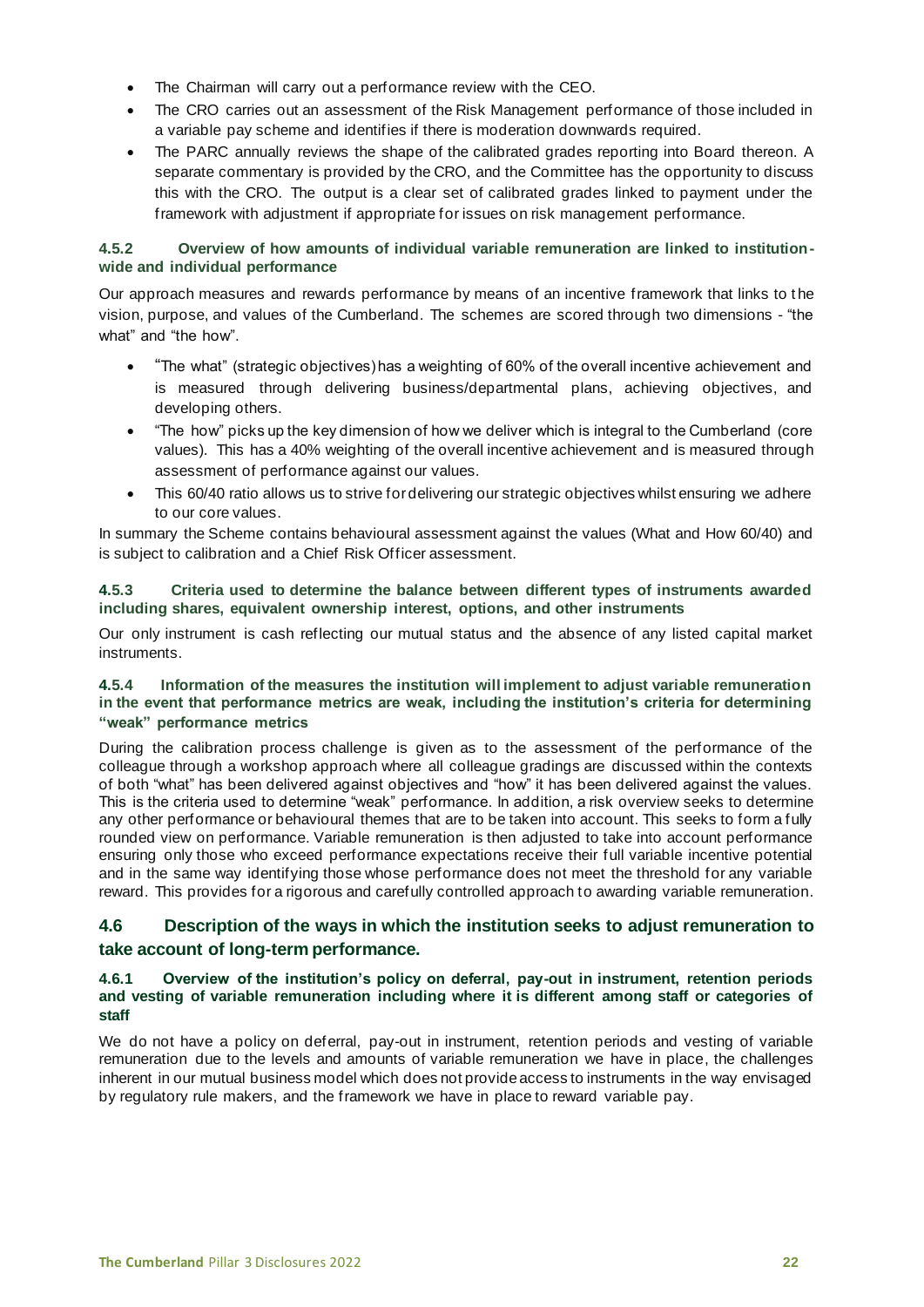# **Template UK REM1 - Remuneration awarded for the financial year**

**Table 8: UK REM1 - Remuneration awarded for the financial year**

<span id="page-22-0"></span>

|               |                               |                                                                          | a                                 | b                                   | C                          | d                                |
|---------------|-------------------------------|--------------------------------------------------------------------------|-----------------------------------|-------------------------------------|----------------------------|----------------------------------|
|               |                               |                                                                          | <b>MB Supervisory</b><br>function | <b>MB</b><br>Management<br>function | Other senior<br>management | <b>Other identified</b><br>staff |
| 1             |                               | Number of identified staff                                               | $\overline{7}$                    | $\overline{2}$                      | 6                          | 30                               |
| 2             |                               | Total fixed remuneration                                                 | 345,950                           | 597,502                             | 931,350                    | 2,592,372                        |
| 3             |                               | Of which: cash-based                                                     | 345,950                           | 501,993                             | 811,582                    | 2,301,727                        |
| UK-4a         | <b>Fixed remuneration</b>     | Of which: shares or equivalent ownership<br>interests                    |                                   |                                     |                            |                                  |
| 5             |                               | Of which: share-linked instruments or<br>equivalent non-cash instruments |                                   |                                     |                            |                                  |
| $UK-5x$       |                               | Of which: other instruments                                              |                                   |                                     |                            |                                  |
| 7             |                               | Of which: other forms                                                    |                                   | 95,509                              | 119,768                    | 290,645                          |
| 9             |                               | Number of identified staff                                               |                                   | 2                                   | 5                          | 20                               |
| 10            |                               | Total variable remuneration                                              |                                   | 100,399                             | 93,058                     | 127,902                          |
| 11            |                               | Of which: cash-based                                                     |                                   | 100,399                             | 93,058                     | 127,902                          |
| 12            |                               | Of which: deferred                                                       |                                   |                                     |                            |                                  |
| <b>UK-13a</b> |                               | Of which: shares or equivalent ownership<br>interests                    |                                   |                                     |                            |                                  |
| <b>UK-14a</b> | Variable remuneration         | Of which: deferred                                                       |                                   |                                     |                            |                                  |
| <b>UK-13b</b> |                               | Of which: share-linked instruments or<br>equivalent non-cash instruments |                                   |                                     |                            |                                  |
| <b>UK-14b</b> |                               | Of which: deferred                                                       |                                   |                                     |                            |                                  |
| $UK-14x$      |                               | Of which: other instruments                                              |                                   |                                     |                            |                                  |
| <b>UK-14y</b> |                               | Of which: deferred                                                       |                                   |                                     |                            |                                  |
| 15            |                               | Of which: other forms                                                    |                                   |                                     |                            |                                  |
| 16            |                               | Of which: deferred                                                       |                                   |                                     |                            |                                  |
| 17            | Total remuneration $(2 + 10)$ |                                                                          | 345,950                           | 697,901                             | 1,024,408                  | 2,720,274                        |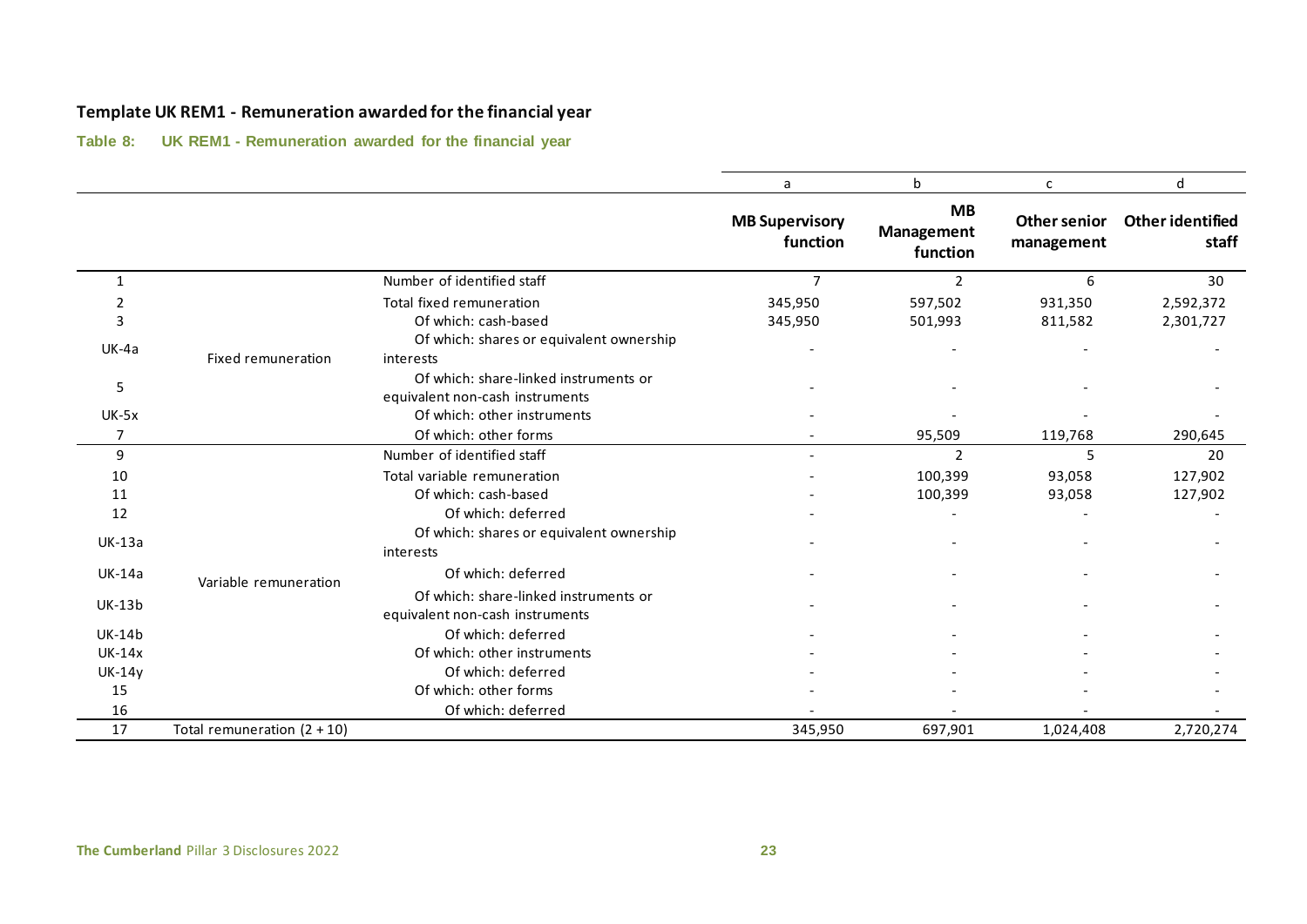#### **Template UK REM2 - Special payments to staff whose professional activities have a material impact on institutions' risk profile (identified staff)**

#### **Table 9: UK REM2 - Special payments to MRT staff**

<span id="page-23-0"></span>

|              |                                                                                                                                      | a                                    | b                                          | c                          | d                            |
|--------------|--------------------------------------------------------------------------------------------------------------------------------------|--------------------------------------|--------------------------------------------|----------------------------|------------------------------|
|              |                                                                                                                                      | <b>MB</b><br>Supervisory<br>function | <b>MB</b><br><b>Management</b><br>function | Other senior<br>management | Other<br>identified<br>staff |
|              | Guaranteed variable remuneration awards                                                                                              |                                      |                                            |                            |                              |
| $\mathbf{1}$ | Guaranteed variable remuneration awards - Number of identified staff                                                                 |                                      |                                            |                            |                              |
|              | Guaranteed variable remuneration awards - Total amount                                                                               |                                      |                                            |                            |                              |
| 3            | Of which guaranteed variable remuneration awards paid during the financial year, that are not taken into<br>account in the bonus cap |                                      |                                            |                            |                              |
|              | Severance payments awarded in previous periods, that have been paid out during the financial year                                    |                                      |                                            |                            |                              |
|              | Severance payments awarded in previous periods, that have been paid out during the financial year -<br>Number of identified staff    |                                      |                                            |                            | 3                            |
|              | Severance payments awarded in previous periods, that have been paid out during the financial year - Total<br>amount                  |                                      |                                            |                            | 150,778                      |
|              | Severance payments awarded during the financial year                                                                                 |                                      |                                            |                            |                              |
| 6            | Severance payments awarded during the financial year - Number of identified staff                                                    |                                      |                                            |                            |                              |
|              | Severance payments awarded during the financial year - Total amount                                                                  |                                      |                                            |                            |                              |
| 8            | Of which paid during the financial year                                                                                              |                                      |                                            |                            |                              |
| 9            | Of which deferred                                                                                                                    |                                      |                                            |                            |                              |
| 10           | Of which severance payments paid during the financial year, that are not taken into account in the                                   |                                      |                                            |                            |                              |
|              | bonus cap                                                                                                                            |                                      |                                            |                            |                              |
| 11           | Of which highest payment that has been awarded to a single person                                                                    |                                      |                                            |                            |                              |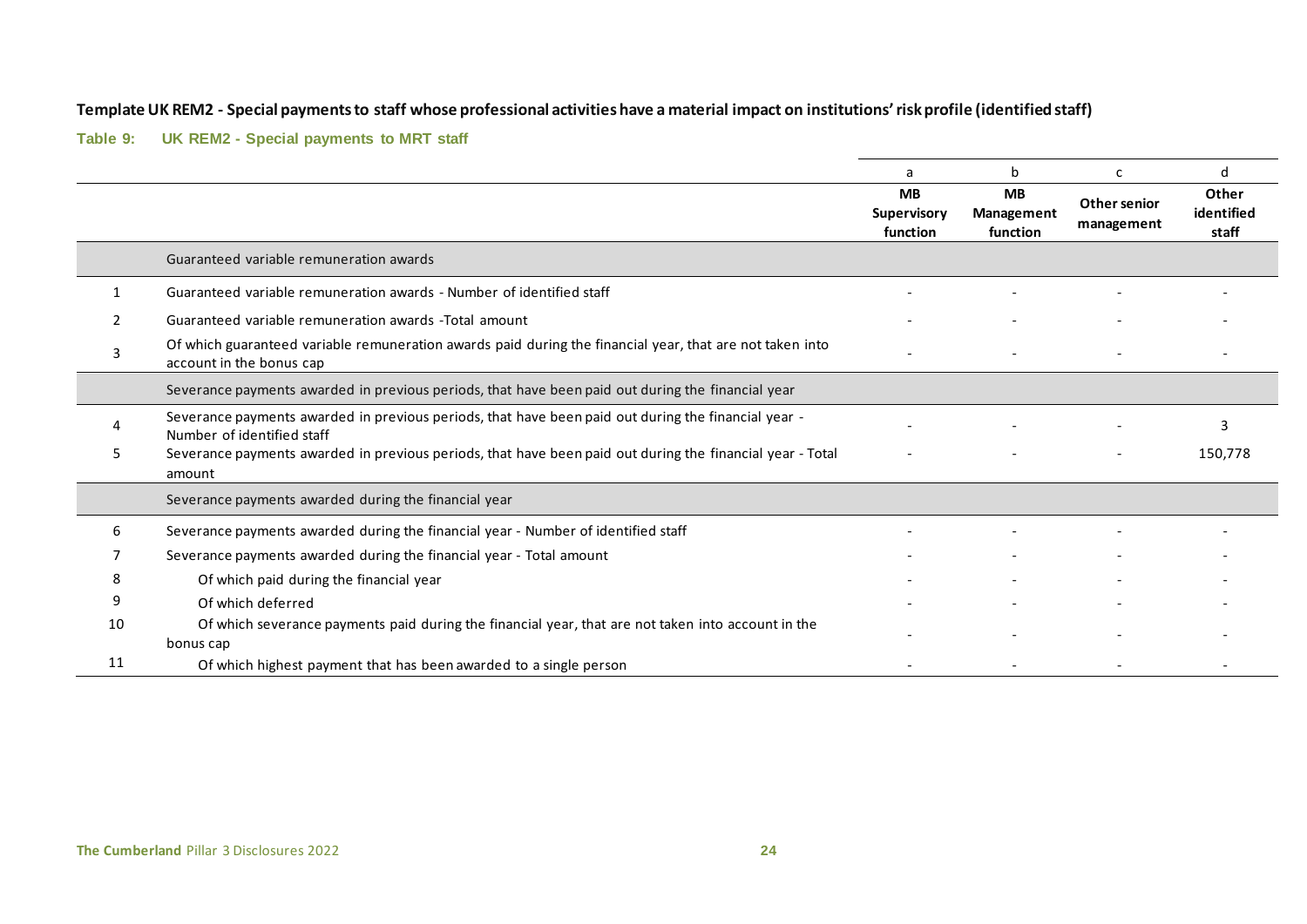#### **Template UK REM5 - Information on remuneration of staff whose professional activities have a material impact on institutions' risk profile (identified staff)**

#### **Table 10: UK REM5 - Remuneration information on MRT staff**

<span id="page-24-0"></span>

|                         |                                        | <b>Management body remuneration</b>         |                                     |                 |                          | <b>Business areas</b>    |                          |                        |                                                 |                          |       |
|-------------------------|----------------------------------------|---------------------------------------------|-------------------------------------|-----------------|--------------------------|--------------------------|--------------------------|------------------------|-------------------------------------------------|--------------------------|-------|
|                         |                                        | <b>MB</b><br><b>Supervisory</b><br>function | <b>MB</b><br>Management<br>function | <b>Total MB</b> | Investment<br>banking    | Retail<br>banking        | Asset<br>management      | Corporate<br>functions | Independent<br>internal<br>control<br>functions | All<br>other             | Total |
|                         | Total number of identified staff       |                                             |                                     |                 |                          |                          |                          |                        |                                                 |                          | 45    |
| $\overline{2}$          | Of which: members of the MB            |                                             |                                     | 9               |                          |                          |                          |                        |                                                 |                          |       |
| $\overline{\mathbf{3}}$ | Of which: other senior management      |                                             |                                     |                 |                          | $\overline{\phantom{a}}$ |                          |                        |                                                 | $\sim$                   |       |
| $\overline{4}$          | Of which: other identified staff       |                                             |                                     |                 |                          | 8                        |                          | 17                     |                                                 | $\sim$                   |       |
| 5.                      | Total remuneration of identified staff | 345,950                                     | 697,901                             | 1,043,851       | $\overline{\phantom{0}}$ | 878,874                  | $\overline{\phantom{a}}$ | 2,179,749              | 686,059                                         | $\overline{\phantom{0}}$ |       |
| 6                       | Of which: variable remuneration        |                                             | 100,399                             | 100,399         | $\overline{\phantom{0}}$ | 66,890                   | $\overline{\phantom{0}}$ | 118,305                | 35,765                                          | $\overline{\phantom{a}}$ |       |
|                         | Of which: fixed remuneration           | 345,950                                     | 597,502                             | 943,452         |                          | 811,984                  |                          | 2,061,444              | 650,294                                         | $\sim$                   |       |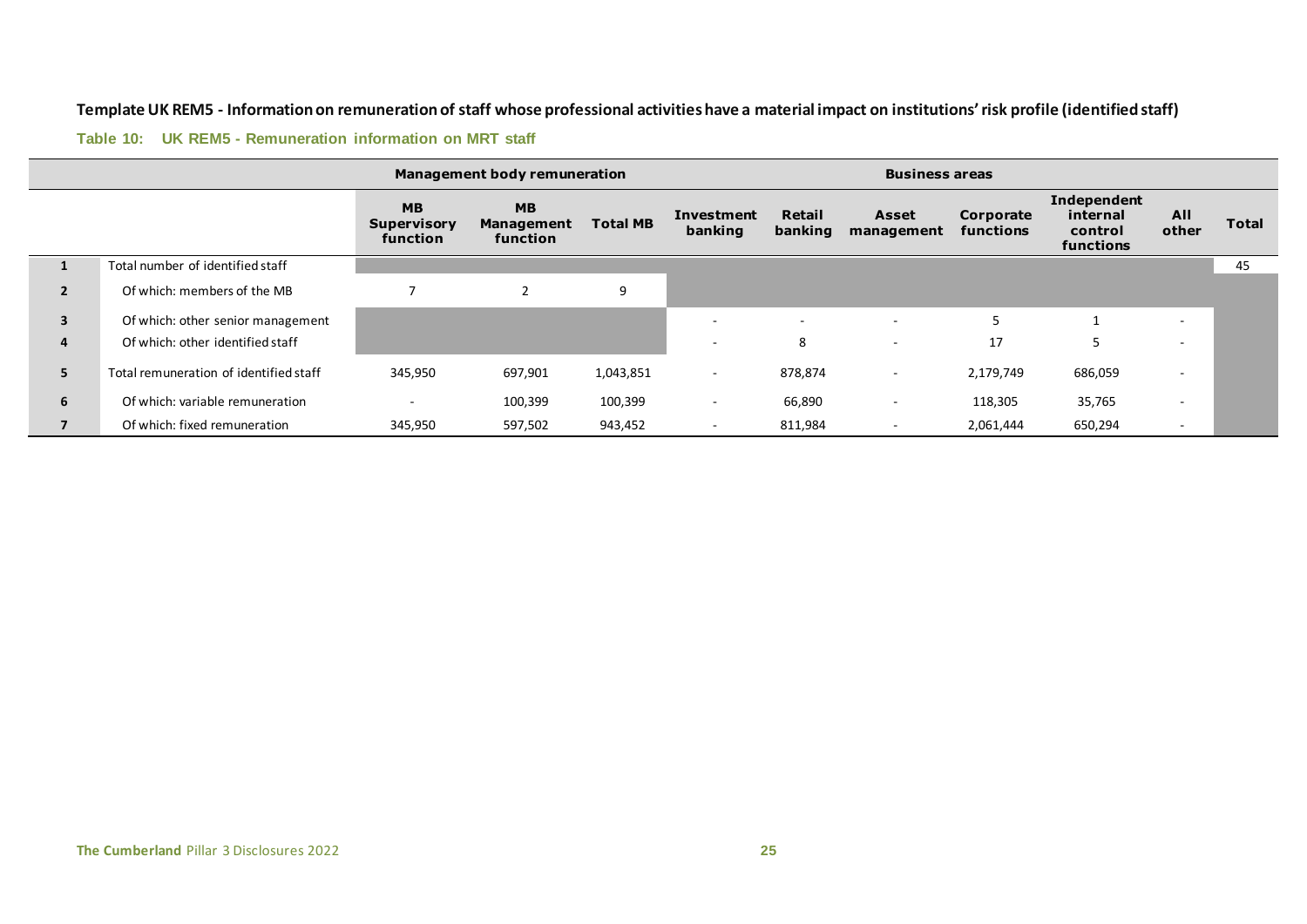# <span id="page-25-0"></span>**Attestation**

Each of the Directors listed below, confirms that to the best of their knowledge that, the disclosures provided according to Disclosure (CRR) Part of the PRA Rulebook (CRR) Instrument 2021 have been prepared in accordance with the internal control processes agreed upon at the management body level.

Approved by the Cumberland Building Society Group Board and signed by their order.

Richard Ellison **Mark Stanger (1998)**<br>Chief Financial Officer (1999) Mark Stanger (1999)<br>Audit Commit

1 June 2022 1 June 2022

Audit Committee Chair

# <span id="page-25-1"></span>**Contact**

For further information please contact:

#### **Richard Ellison**

Chief Financial Officer

#### **Richard.Ellison@cumberland.co.uk**

Cumberland Building Society Cumberland House, Cooper Way, Parkhouse Carlisle, CA3 0JF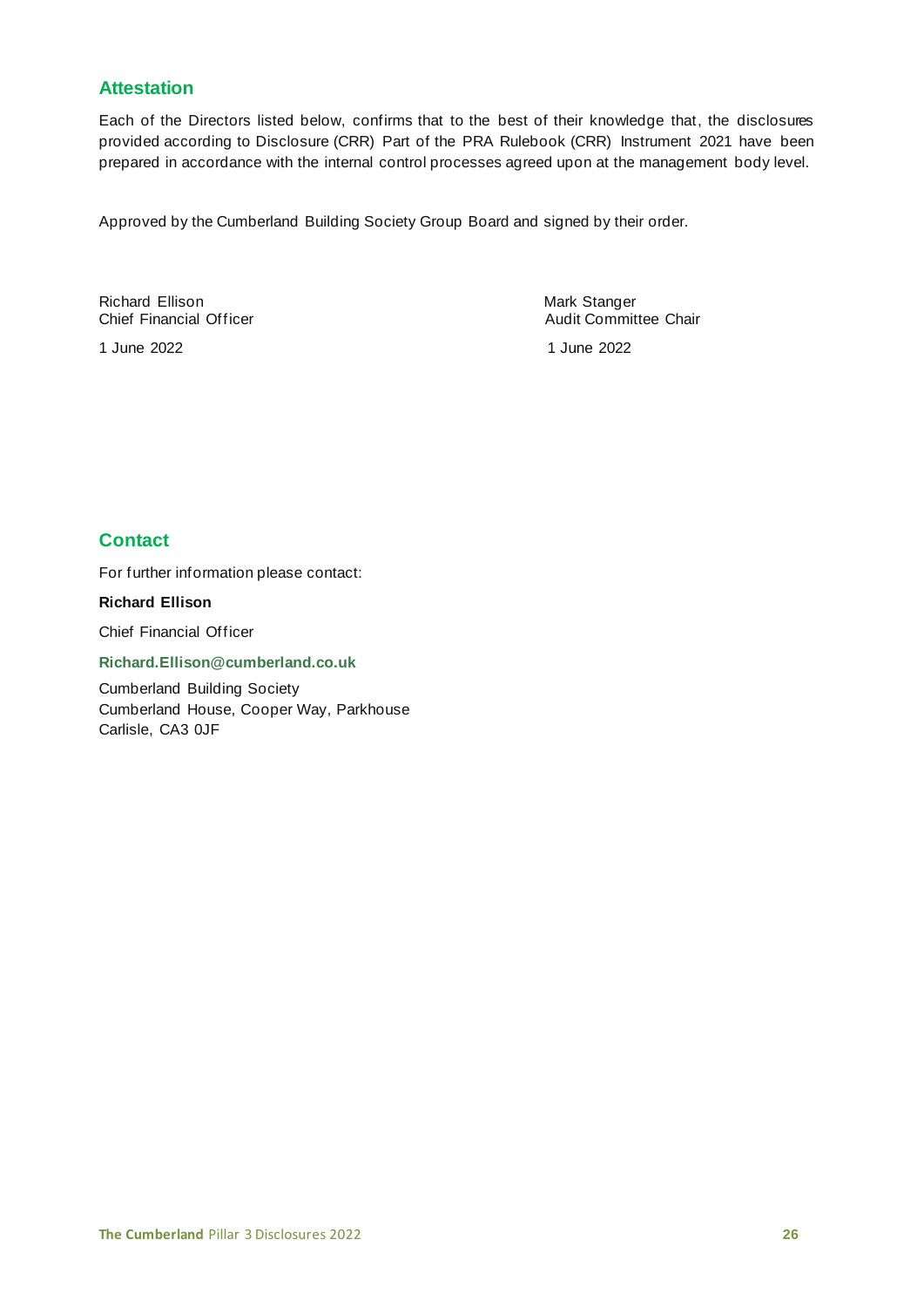# **Appendix 1 – Capital resources statement**

**Table 11: UK CC1 - Composition of regulatory own funds**

<span id="page-26-1"></span><span id="page-26-0"></span>

|                | Common Equity Tier 1 (CET1) capital: instruments and reserves                                                                 | £'000   |
|----------------|-------------------------------------------------------------------------------------------------------------------------------|---------|
| $\overline{2}$ | Retained earnings                                                                                                             | 202,096 |
| 3              | Accumulated other comprehensive income (and other reserves)                                                                   | 3,008   |
| UK-3a          | Funds for general banking risk                                                                                                |         |
| <b>UK-5a</b>   | Independently reviewed interim profits net of any foreseeable charge or dividend                                              |         |
| 6              | Common Equity Tier 1 (CET1) capital before regulatory adjustments                                                             | 205,104 |
|                | Common Equity Tier 1 (CET1) capital: regulatory adjustments                                                                   |         |
| 7              | Additional value adjustments (negative amount)                                                                                | (61)    |
| 8              | Intangible assets (net of related tax liability) (negative amount)                                                            | (2,462) |
| 11             | Fair value reserves related to gains or losses on cash flow hedges of financial instruments that are not valued at fair value |         |
| 12             | Negative amounts resulting from the calculation of expected loss amounts                                                      |         |
| 14             | Gains or losses on liabilities valued at fair value resulting from changes in own credit standing                             |         |
| 15             | Defined-benefit pension fund assets (negative amount)                                                                         |         |
| 25             | of which: deferred tax assets arising from temporary differences                                                              |         |
| <b>UK-25a</b>  | Losses for the current financial year (negative amount)                                                                       |         |
| 27a            | Other regulatory adjustments to CET1 capital (including IFRS 9 transitional adjustments when relevant)                        |         |
| 28             | Total regulatory adjustments to Common Equity Tier 1 (CET1)                                                                   | (2,523) |
| 29             | Common Equity Tier 1 (CET1) capital                                                                                           | 202,581 |
| 57             | Total regulatory adjustments to Tier 2 (T2) capital                                                                           |         |
| 58             | Tier 2 (T2) capital                                                                                                           |         |
| 59             | Total capital $(TC = T1 + T2)$                                                                                                | 202,581 |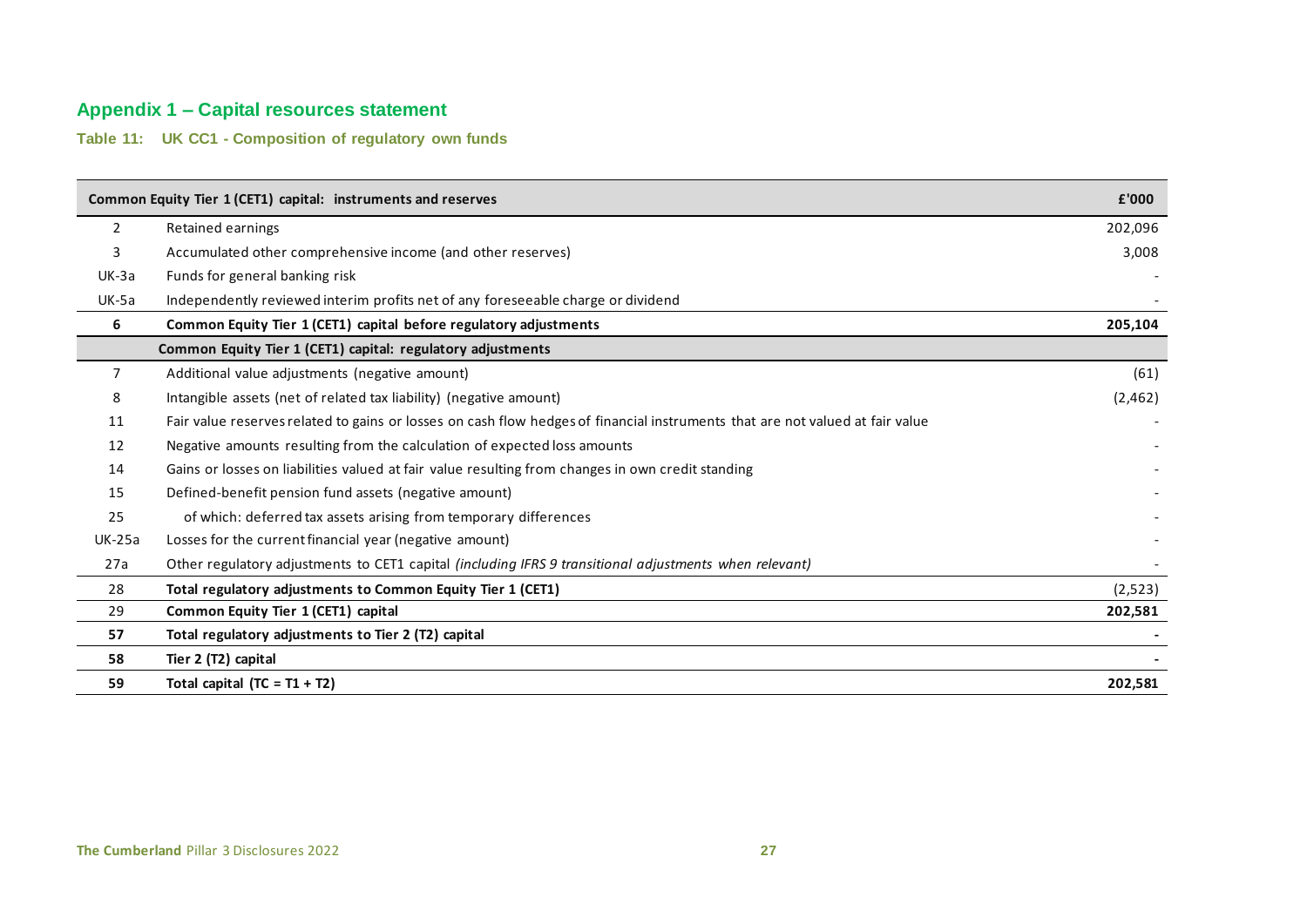# **Appendix 2 – Reconciliation of accounting balance sheet assets to regulatory credit risk exposure**

<span id="page-27-2"></span>**Table 12: Year-end balance sheet assets reconciled to regulatory exposures**

|                                                    | <b>Group Balance Sheet</b><br><b>Assets</b> | <b>Assets Deducted from</b><br>Own Funds <sup>7</sup> | Provisions <sup>8</sup>  | <b>Regulatory off-balance</b><br>sheet items <sup>9</sup> | Group Credit Risk Exposure <sup>10</sup> |
|----------------------------------------------------|---------------------------------------------|-------------------------------------------------------|--------------------------|-----------------------------------------------------------|------------------------------------------|
| Assets                                             | £'000                                       | ${\bf f}$ '000                                        | ${\bf f}^{\prime}$ 000   | ${\bf f}$ '000                                            | £'000                                    |
| Cash in hand and balances with the Bank of England | 495,661                                     | $\overline{\phantom{a}}$                              | $\overline{\phantom{a}}$ | $\sim$                                                    | 495,661                                  |
| Loans and advances to credit institutions          | 45,686                                      | $\overline{\phantom{a}}$                              | $\overline{\phantom{a}}$ | $\overline{\phantom{a}}$                                  | 45,686                                   |
| Debt securities                                    | 55,025                                      | $\overline{\phantom{a}}$                              |                          |                                                           | 55,025                                   |
| Derivative financial instruments                   | 34,037                                      |                                                       |                          |                                                           | 34,037                                   |
| Loans and advances to customers                    |                                             |                                                       |                          |                                                           | $\overline{\phantom{a}}$                 |
| Loans fully secured on residential property        | 2,040,27411                                 | $\overline{\phantom{a}}$                              | (605)                    | 23,220                                                    | 2,062,889                                |
| Other loans                                        | $191,020$ <sup>11</sup>                     | $\overline{\phantom{a}}$                              | (2, 141)                 | 2,494                                                     | 191,373                                  |
| Investment in equity shares                        | 6,717                                       | $\overline{\phantom{a}}$                              | $\overline{\phantom{a}}$ | ٠                                                         | 6,717                                    |
| Intangible assets                                  | 2,462                                       | (2, 462)                                              | $\overline{\phantom{a}}$ | $\overline{\phantom{m}}$                                  | $\overline{\phantom{a}}$                 |
| Tangible fixed assets                              | 10,771                                      | $\overline{\phantom{a}}$                              | $\overline{\phantom{a}}$ | ٠                                                         | 10,771                                   |
| Investment properties                              | 1,802                                       | $\overline{\phantom{a}}$                              | $\overline{\phantom{a}}$ |                                                           | 1,802                                    |
| Other assets                                       | 2,117                                       | $\sim$                                                |                          | ٠                                                         | 2,117                                    |
| Prepayments and accrued income                     | 2,459                                       |                                                       |                          | ٠                                                         | 2,459                                    |
| <b>Total Assets</b>                                | $2,888,031$ <sup>11</sup>                   | (2,462)                                               | (2,746)                  | 25,714                                                    | 2,908,537                                |

<span id="page-27-1"></span><span id="page-27-0"></span>**<sup>7</sup>** Under PRA rules intangible assets (including goodwill) must be deducted from regulatory capital.

**<sup>8</sup>** Provision as a credit risk mitigant

<sup>9</sup> Regulatory exposure of off-balance sheet items post credit conversion factor (CCF) relates to undrawn credit commitments for mortgages and other loans not yet drawn down.

 $10$  This does not include counterparty credit risk (CCR) exposure

**<sup>11</sup>** Gross exposure prior to provisions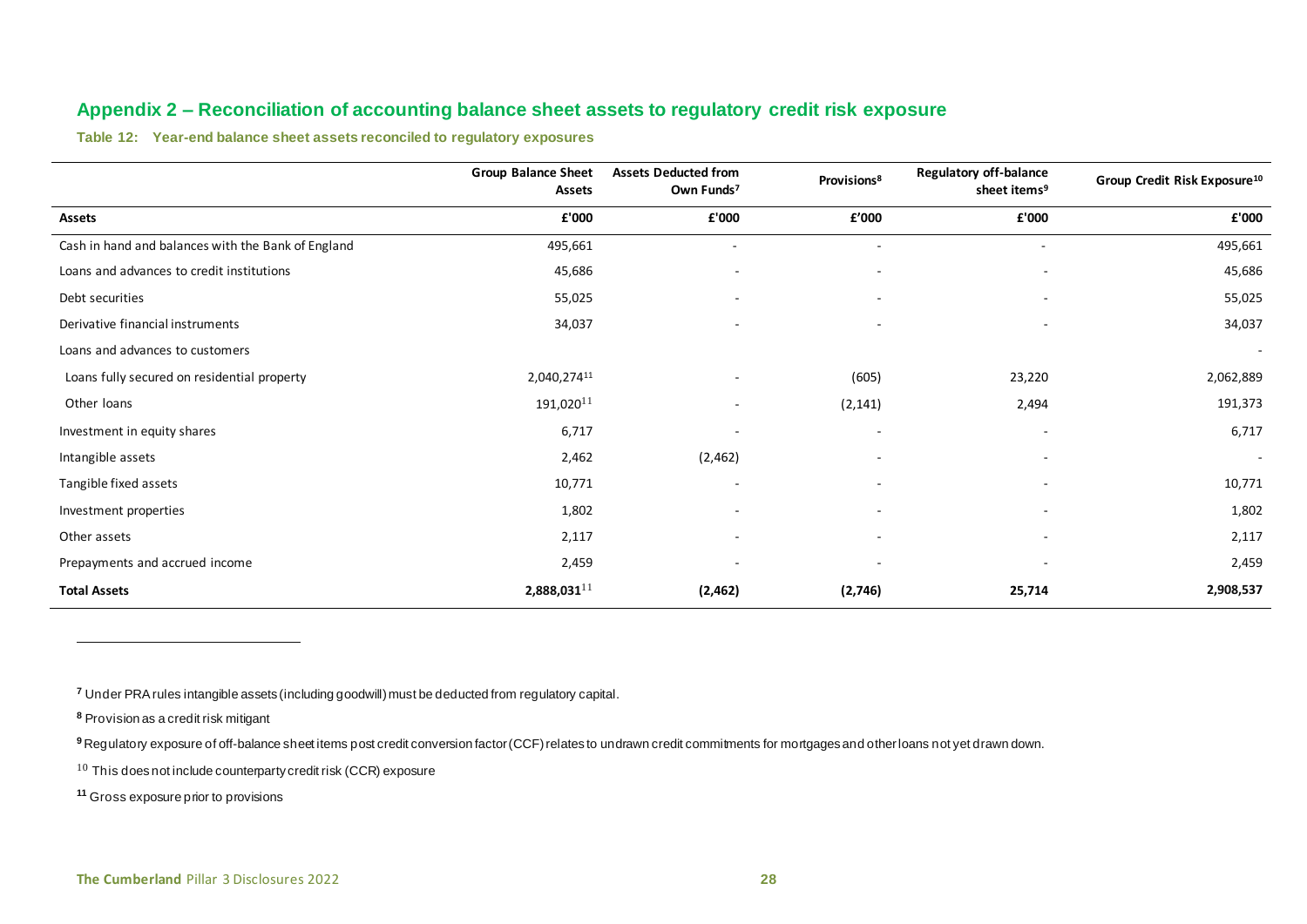# <span id="page-28-0"></span>**Appendix 3 – Glossary of abbreviations and definitions**

| A                                              |                                                                                                                                                                                                                                                                                                                                                                                                                                                               |
|------------------------------------------------|---------------------------------------------------------------------------------------------------------------------------------------------------------------------------------------------------------------------------------------------------------------------------------------------------------------------------------------------------------------------------------------------------------------------------------------------------------------|
| ALCO (Assets & Liabilities<br>Committee)       | A committee which oversees treasury policy, financial risk management, capital, wholesale<br>funding and liquidity.                                                                                                                                                                                                                                                                                                                                           |
| В                                              |                                                                                                                                                                                                                                                                                                                                                                                                                                                               |
| <b>Basel II</b>                                | Basel II is a set of international banking regulations put forth by the Basel Committee on<br>Banking Supervision (BCBS), which levelled the international regulation of capital with<br>uniform rules and guidelines. Basel II expanded rules for minimum capital requirements<br>established under Basel 1 and provided the framework for regulatory review, as well as<br>setting disclosure requirements for the assessment of capital adequacy of banks. |
| <b>Basel III</b>                               | An international regulatory accord that introduced a set of reforms designed to improve the<br>regulation, supervision, and risk management within the banking sector.                                                                                                                                                                                                                                                                                        |
| <b>BRC</b>                                     | <b>Board Risk Committee</b>                                                                                                                                                                                                                                                                                                                                                                                                                                   |
| C                                              |                                                                                                                                                                                                                                                                                                                                                                                                                                                               |
| CCF (Credit Conversion Factor)                 | The CCF converts an off-balance sheet exposure to its credit exposure equivalent which is<br>then risk weighted. Off-balance sheet exposures have a probability of becoming a credit<br>exposure and shifting onto the balance sheet. The CCF is an estimate of this probability,<br>the expected value of the credit exposure is derived by multiplying the CCF with the value<br>of the off-balance sheet exposure.                                         |
| <b>CCP</b> (Central Counterparties)            | Central counterparties (CCPs) are used in order to clear specified derivative transactions<br>(predominantly interest rate swaps) thereby mitigating counterparty risk within the financial<br>system. Positions are continuously marked and margin in the form of collateral is<br>exchanged on at least a daily basis.                                                                                                                                      |
| <b>CCR (Counterparty Credit Risk)</b>          | The risk that a counterparty to a transaction will default before the final settlement of the<br>transaction's cashflows.                                                                                                                                                                                                                                                                                                                                     |
| CEO                                            | <b>Chief Executive Officer</b>                                                                                                                                                                                                                                                                                                                                                                                                                                |
| CET1 (Common Equity Tier 1)                    | The highest form of regulatory capital under CRR, comprising common shares issued,<br>related share premium, retained earnings and other reserves less regulatory adjustments.                                                                                                                                                                                                                                                                                |
| <b>CFO</b>                                     | <b>Chief Financial Officer</b>                                                                                                                                                                                                                                                                                                                                                                                                                                |
| <b>CRD</b> (Capital Requirements<br>Directive) | The Capital Requirements Directive is an EU legislative package that contains prudential<br>rules for banks, building societies and investment firms as onshored to the UK post Brexit<br>and amended by applicable Statutory Instruments.                                                                                                                                                                                                                    |
| <b>CRM</b> (Capital Risk Mitigation)           | Techniques such as collateral agreements used to reduce the credit risk associated with<br>an exposure.                                                                                                                                                                                                                                                                                                                                                       |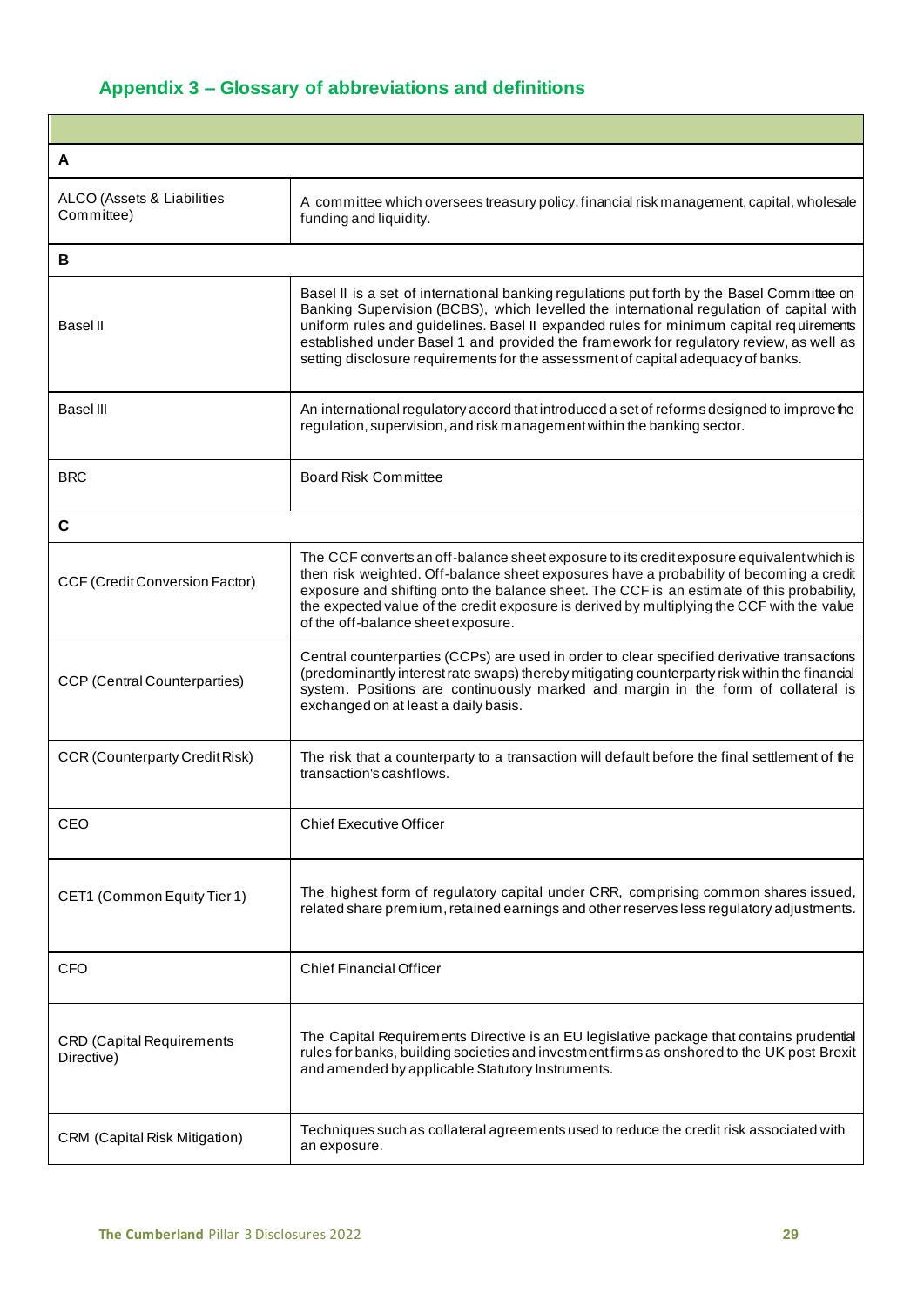| <b>CRO</b>                                                                   | <b>Chief Risk Officer</b>                                                                                                                                                                                                                                                                                                |  |  |  |
|------------------------------------------------------------------------------|--------------------------------------------------------------------------------------------------------------------------------------------------------------------------------------------------------------------------------------------------------------------------------------------------------------------------|--|--|--|
| <b>CRR</b> (Capital Requirements<br>Regulation)                              | The Capital Requirements Regulation is an EU law, which was onshored to the UK post<br>Brexit and amended by relevant Statutory Instruments. The CRR aims to decrease the<br>likelihood that banks become insolvent, reflecting Basel III rules on capital measurement<br>and capital standards.                         |  |  |  |
| <b>CVA</b> (Credit Valuation Adjustment)                                     | Adjustments to the fair value of derivative assets to reflect the credit worthiness of the<br>counterparty.                                                                                                                                                                                                              |  |  |  |
| Е                                                                            |                                                                                                                                                                                                                                                                                                                          |  |  |  |
| <b>ECAI (External Credit Assessment</b><br>Institutions)                     | An ECAI (For example Moody's, Standard and Poor's, Fitch) is an institution that assigns<br>credit ratings to issuers of certain types of debt obligations as well as the debt instruments<br>themselves.                                                                                                                |  |  |  |
| F                                                                            |                                                                                                                                                                                                                                                                                                                          |  |  |  |
| FCA (Financial Conduct Authority)                                            | The UK regulatory body responsible for conduct of business regulation and supervision of<br>UK authorised firms. The FCA is also responsible for the prudential regulation of firms which<br>do not fall within the scope of the PRA.                                                                                    |  |  |  |
| <b>FRMP</b>                                                                  | <b>Financial Risk Management Policy</b>                                                                                                                                                                                                                                                                                  |  |  |  |
| G                                                                            |                                                                                                                                                                                                                                                                                                                          |  |  |  |
| <b>GHOS (Group of Central Bank</b><br>Governors and Heads of<br>Supervision) | The GHOS is the oversight body of the Basel Committee, the primary global standard setter<br>for the prudential regulation of banks.                                                                                                                                                                                     |  |  |  |
| н                                                                            |                                                                                                                                                                                                                                                                                                                          |  |  |  |
| HQLA (High Quality Liquid Assets)                                            | The high-quality liquid assets (HQLA) include only those with a high potential to be<br>converted easily and quickly into cash (in times of distress). HQLA are cash or assets<br>that can be converted into cash quickly through sales (or by being pledged as collateral)<br>with no significant loss of value.        |  |  |  |
| L                                                                            |                                                                                                                                                                                                                                                                                                                          |  |  |  |
| ICAAP (Internal Capital Adequacy<br>Assessment Process)                      | The institution's own assessment of the level of capital needed in respect of its regulatory<br>capital requirements (for Credit, Market and Operational Risks) and for other risks including<br>stress events.                                                                                                          |  |  |  |
| ILAAP (Internal Liquidity Adequacy<br>Assessment Process)                    | The institution's own assessment of the level of liquidity needed in respect of its regulatory<br>requirement to ensure that the Group maintains adequate liquid assets to survive a defined<br>stress scenario for a sufficient period as defined by Risk Appetite.                                                     |  |  |  |
| <b>IRRBB</b> (Interest Rate Risk in the<br>Banking Book)                     | IRRBB is the current or prospective risk to both earnings and economic value arising from<br>movements in interest rates. The main sub-types of IRRBB include gap risk (or repricing<br>risk), basis risk and customer optionality risk.                                                                                 |  |  |  |
| L                                                                            |                                                                                                                                                                                                                                                                                                                          |  |  |  |
| LTV (Loan To Value)                                                          | A ratio which expresses the amount of a mortgage as a percentage of the value of the<br>property on which the mortgage is secured. The Group calculates residential mortgage LTV<br>on an indexed basis (the value of the property is updated on a quarterly basis to reflect<br>changes in the house price index (HPI)) |  |  |  |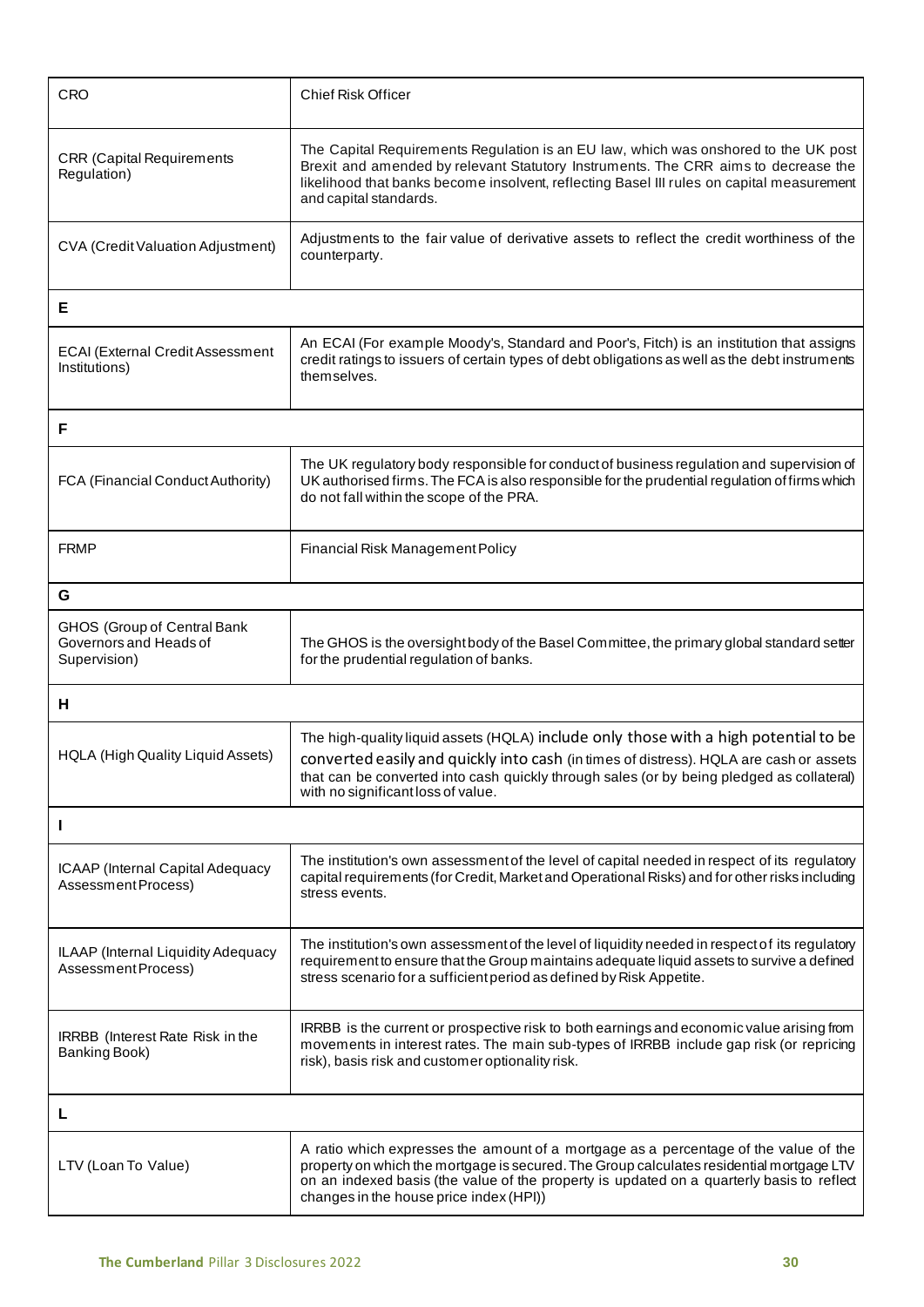| м                                        |                                                                                                                                                                                                                                                                                                          |  |  |  |
|------------------------------------------|----------------------------------------------------------------------------------------------------------------------------------------------------------------------------------------------------------------------------------------------------------------------------------------------------------|--|--|--|
| Minimum Capital Requirement<br>(MCR)     | The minimum amount of regulatory capital that a financial institution must hold to meet the<br>Basel III Pillar 1 requirements for credit, market, and operational risk.                                                                                                                                 |  |  |  |
| N                                        |                                                                                                                                                                                                                                                                                                          |  |  |  |
| NSFR (Net Stable Funding Ratio)          | The NSFR is defined as the amount of available stable funding relative to the amount of.<br>required stable funding.                                                                                                                                                                                     |  |  |  |
| P                                        |                                                                                                                                                                                                                                                                                                          |  |  |  |
| <b>PARC</b>                              | People Remuneration & Culture Committee                                                                                                                                                                                                                                                                  |  |  |  |
| PRA (Prudential Regulation<br>Authority) | Responsible for the prudential regulation and supervision of banks, building societies, credit<br>unions, insurers, and major investment firms in the UK. The PRA is a subsidiary of the Bank<br>of England.                                                                                             |  |  |  |
| Pillar <sub>1</sub>                      | The first pillar of the Basel II framework sets out the minimum regulatory capital<br>requirements (8%) for Credit, Market and Operational Risks.                                                                                                                                                        |  |  |  |
| Pillar <sub>2</sub>                      | The second pillar off the Basel II framework, known as the Supervisory Review Process,<br>sets out the review process for a bank's capital adequacy; the process under which<br>supervisors evaluate how well banks are assessing their risks and the actions taken as a<br>result of these assessments. |  |  |  |
| Pillar <sub>2A</sub>                     | Pillar 2A addresses risks to an individual firm which are either not captured, or not fully<br>captured under the Pillar 1 capital requirements applicable to all banks.                                                                                                                                 |  |  |  |
| Pillar <sub>3</sub>                      | The third pillar of the Basel II framework aims to encourage market discipline by setting out<br>disclosure requirements for banks on their capital, risk exposures and risk assessment<br>processes. These disclosures are aimed at improving the information made available to the<br>market.          |  |  |  |
| R                                        |                                                                                                                                                                                                                                                                                                          |  |  |  |
| <b>Risk Appetite</b>                     | The level and types of risk that a firm is willing to assume to achieve its strategic objectives.                                                                                                                                                                                                        |  |  |  |
| RMC                                      | Risk Management Committee                                                                                                                                                                                                                                                                                |  |  |  |
| RMF                                      | Risk Management Framework                                                                                                                                                                                                                                                                                |  |  |  |
| RWA (Risk Weighted Assets)               | Calculated by assigning a degree of risk expressed as a percentage (risk weight) to an<br>exposure value in accordance with the applicable Standardised Approach.                                                                                                                                        |  |  |  |
| S                                        |                                                                                                                                                                                                                                                                                                          |  |  |  |
| <b>SLT</b>                               | Senior Leadership Team                                                                                                                                                                                                                                                                                   |  |  |  |
| <b>SME</b>                               | Small to Medium Enterprises                                                                                                                                                                                                                                                                              |  |  |  |

Ī